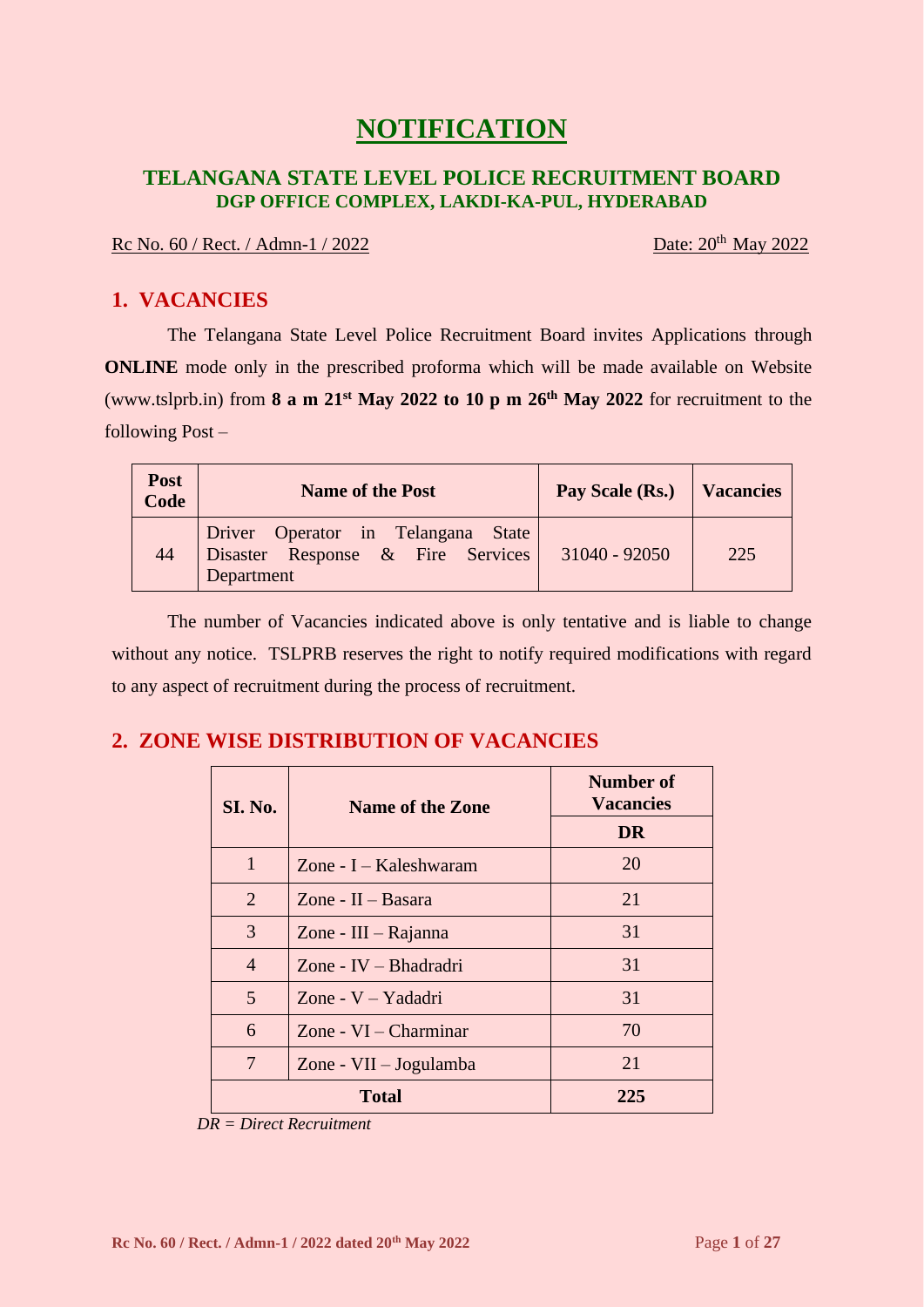#### **3. CANDIDATES TO CHECK THEIR ELIGIBILITY BEFORE APPLYING**

Candidates who are desirous and eligible REPEAT eligible only may apply through ONLINE mode only after having satisfied themselves of their eligibility for this recruitment.

#### **4. FEE STRUCTURE**

a) OC and BC Candidates with local status of Telangana State applying for the Post of Driver Operator have to pay a fee of Rs. 800/- towards Registration of the Application, Processing of Application, Conduct of Tests and Examinations, Maintenance of Portal etc. However, SC and ST Candidates who are Local to Telangana State have to pay only Rs. 400/- towards the same. All other Candidates will have to pay Rs. 800/-.

b) For the Candidates who apply for more than one Notification issued by the TSLPRB within a period of 3 months from 25<sup>th</sup> April 2022, the Physical Measurement Test / Physical Efficiency Test will be conducted only once and the same readings will be valid for all the Posts applied for which he is applying for among the Notification.

c) For Candidates applying for more than one Post among –

- (1) Driver Operator [Notification No. 60 / Rect. / Admn-1 / 2022, dated 20-05-2022]
- (2) SCT PC Civil or equivalent Posts [Notification No.41 / Rect. / Admn-1 / 2022, dated 25-04-2022]
- (3) SCT PC (IT&C) [Notification No. 39 / Rect. / Admn-1 / 2022, dated 25-04-2022]
- (4) SCT PC (Mechanic) [Notification No. 39 / Rect. / Admn-1 / 2022, dated 25-04-2022]
- (5) SCT PC (Driver) [Notification No. 39 / Rect. / Admn-1 / 2022, dated 25-04-2022]
- (6) SCT SI (IT&C) [Notification No. 40 / Rect. / Admn-1 / 2022, dated 25-04-2022]
- (7) SCT SI (PTO) [Notification No. 40 / Rect. / Admn-1 / 2022, dated 25-04-2022]
- (8) SCT ASI (FPB) [Notification No. 40 / Rect. / Admn-1 / 2022, dated 25-04-2022]
- (9) SCT SI Civil or equivalent Posts [Notification No. 42 / Rect. / Admn-1 / 2022, dated 25-04-2022]
- (10)Transport Constable [Notification No.45 / Rect. / Admn-1 / 2022, dated 28-04-2022]
- (11)Excise Constable [Notification No.48 / Rect. / Admn-1 / 2022, dated 28-04-2022]

a rebate of Rs. 50/- per each additional Post applied for (in excess of 1 Post) on account of the saving incurred due to the conduct of Common Physical Measurement Test and Physical Efficiency Test shall be given, in the total fee payable, in the case of local Candidates of Telangana belonging to SCs & STs category and a rebate of Rs.100/- per each additional Post applied for (in excess of 1 Post) shall be given to all other Candidates.

#### **5. PAYMENT OF FEE**

I Step: Candidate has to register himself on the TSLPRB Website – [www.tslprb.in](http://www.tslprb.in/) by making his Mobile Number as his User ID and then choose the Notifications and Posts that he would like to apply for. The fee payable will be determined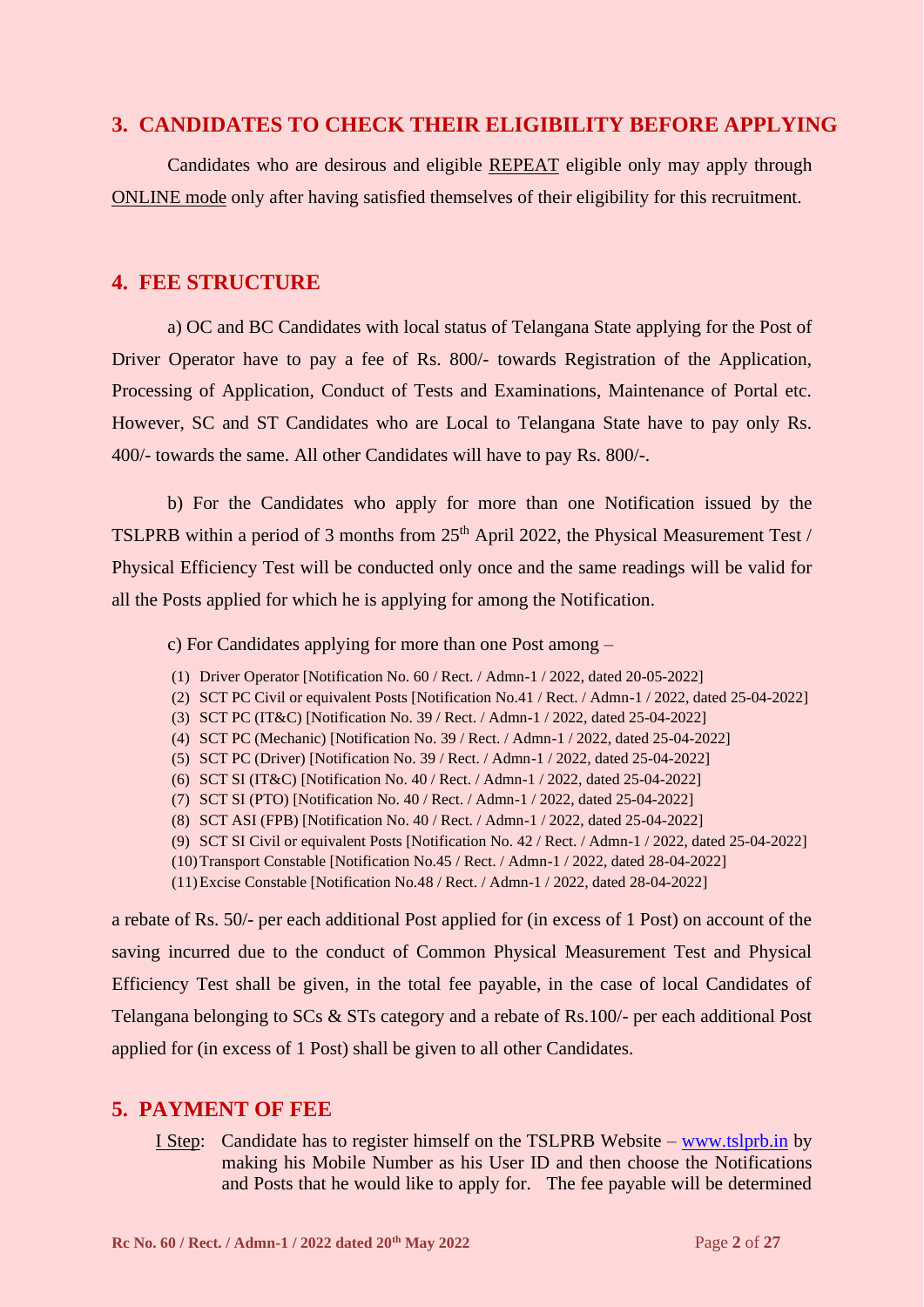based on the Posts he applies for. Candidates are advised to provide such Mobile Number as their Login ID which will be in currency throughout the process of recruitment and will be in their personal custody. It shall be their responsibility to ensure that this number is maintained continuously without any interruption throughout the process of recruitment, so that there will not any loss of communication between the Board and the Candidates.

- II Step: This fee can be paid by using Credit Card, Debit Card, Net Banking or any other mode made available on the TSLPRB Website.
- III Step: After making the Payment, Candidate has to visit the website www.tslprb.in to submit the Online Application Form which is in 2 parts i.e., Part I and Part II. Part I Application has to be submitted initially along with a scanned copy of Passport Size Photo + specimen Signature combined as one file / image in jpg / jpeg format. Even after making payment of fee, if the Candidate fails to press submit button and the Application is not uploaded, such Applications shall be rejected without giving any notice and fee once paid will not be refunded in any case.
- IV Step: All the Registered Candidates have to visit the website [\(www.tslprb.in\)](http://www.tslprb.in/) again for uploading the Part-II Application along with the scanned copies of Certificates / Documents. The dates will be informed through Press Release

### **6. INSTRUCTIONS TO CANDIDATES FOR FILLING THE PART-I ONLINE APPLICATION FORM AND UPLOADING**

- a) Candidate have to fill up Model (Dummy) Application Form (Part-I) provided in the official website [www.tslprb.in](http://www.tslprb.in/) which will help them in filling the Online Application without any omissions, based on the relevant Certificates
- b) Candidates should satisfy themselves of their eligibility before applying. Candidates should not register more than once for the present Recruitment Process which intends to collect information for all the Posts notified through 7 (seven) different Notifications with Notification Nos. 39, 40, 41 & 42 / Rect. / Admn-1 / 2022, dated 25-04-2022, Notification Nos. 45 & 48 / Rect. / Admn-1 / 2022, dated 28-04-2022 and Notification No. 60 / Rect. / Admn-1 / 2022, dated 20-05-2022
- c) The following steps are to be followed by the Candidates who intend to submit the online Application through Payment Gateway –
	- i. Registration using Mobile Phone as User ID
	- ii. Select the Post(s) for which he wants to apply
	- iii. Note the Fee that has to be paid depending on the Posts chosen
	- iv. Payment of Fee using any mode made available
	- v. Continue on TSLPRB Website with the User ID and fill Part-I of the Application
	- vi. Scan and Upload copy of Passport Photograph and Specimen Signature as one file
	- vii. Submit the Application Form
	- viii. Print Application Form / Forms generated for the Notification(s) applied for
- d) Candidates can use the "Apply Online" in the main menu to fill his Application Form online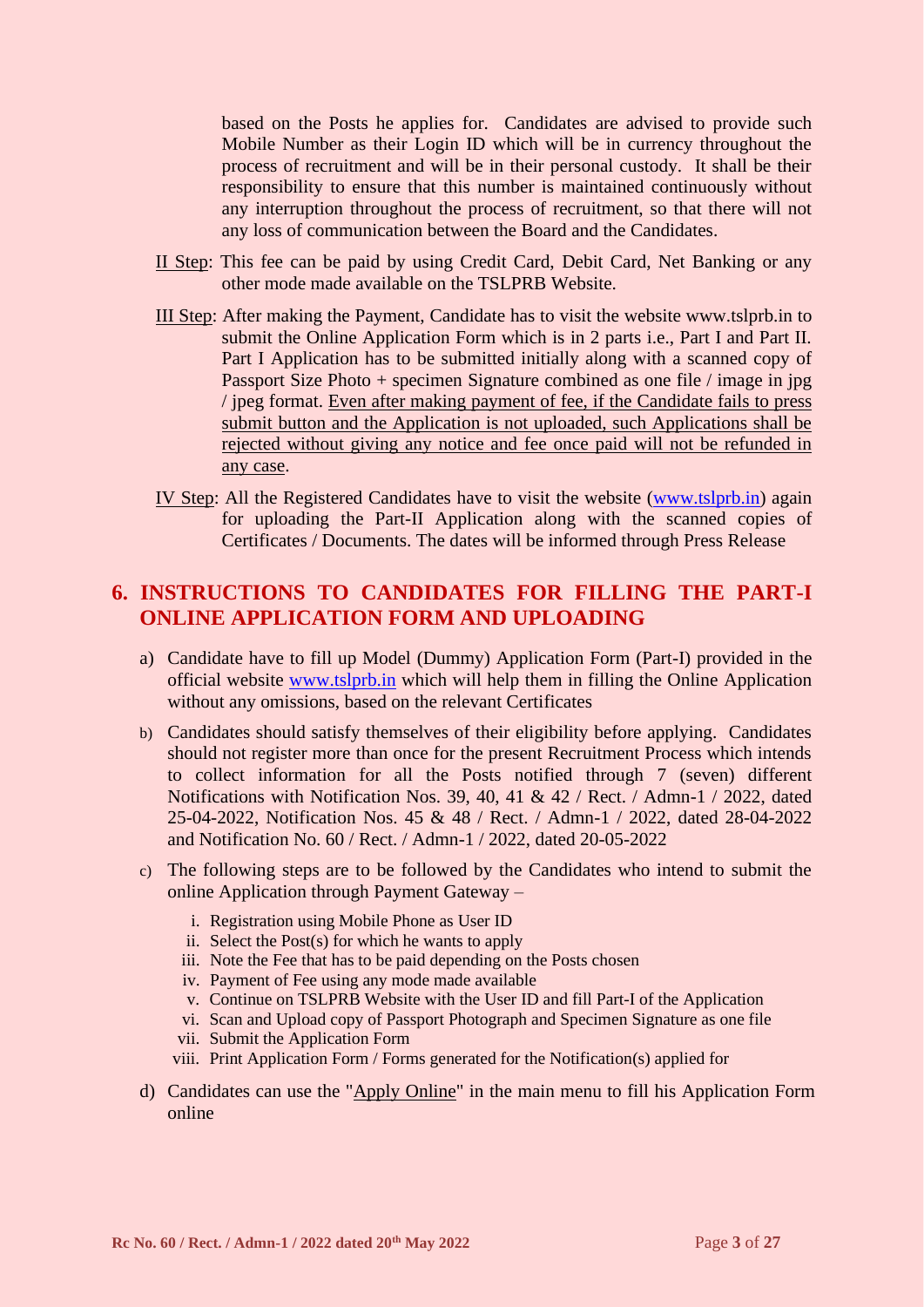e) Candidates should keep ready a soft copy of his Passport Size Photo + specimen Signature combined as one file image in jpg / jpeg format as shown below to be scanned and uploaded with the Online Application

| <b>Recent Passport</b><br>Photograph of the<br>Candidate |
|----------------------------------------------------------|
| Signature                                                |

f) **Application will be rejected, if the Candidate uploads the Photo without Signature.** Size of the above image / file should not exceed 50kb (Minimum size is 10kb). Please note that if the file is not in jpg / jpeg format, system will reject the same and Candidate may not be able to *complete* the process of filling the remaining details of the Application Form

# **7. INSTRUCTIONS TO CANDIDATES FOR FILLING THE PART-II ONLINE APPLICATION FORM AND UPLOADING ALONG WITH RELEVANT CERTIFICATES / DOCUMENTS**

- a) **There is no Preliminary Written Test for the Post mentioned in this Notification.** Candidates have to visit the website [www.tslprb.in](http://www.tslprb.in/) again for uploading the Part-II Application along with scanned copies of the following Certificates / Documents. **Dates will be intimated through press release.**
	- i. SSC / Matriculation Certificate or its equivalent Certificate in support of Date of Birth
	- ii. Educational Qualification Certificate As per para No. 16-D (a) of this Notification
	- iii. Valid HMV License As per para No. 16-D (b) of this Notification
	- iv. Community Certificate issued by the Competent Authority of Government of Telangana for Age relaxation
	- v. Latest Certificate of Economically Weaker Section (EWS) category issued by the Competent Authority of Government of Telangana State for claiming Age relaxation / EWS reservation as mentioned at para No. 14 of this Notification
	- vi. Latest Non-Creamy Layer Certificate issued on or after 01-04-2021 by the Competent Authority of Government of Telangana for BC Candidates, if they claim Reservation in Selection
	- vii. Agency Area (Local Scheduled Tribe) Certificate issued as per GO Ms No. 24, dated 12-06-2018 of Government of Telangana for ST & Aboriginal Tribe Candidates of Adilabad, Komarambheem-Asifabad, Mancherial, Nagarkurnool, Khammam, Bhadradri-Kothagudem, Mulugu, Mahabubabad and Warangal districts, if they claim relaxation in height as per Para No. 17 (A) (ii) of this Notification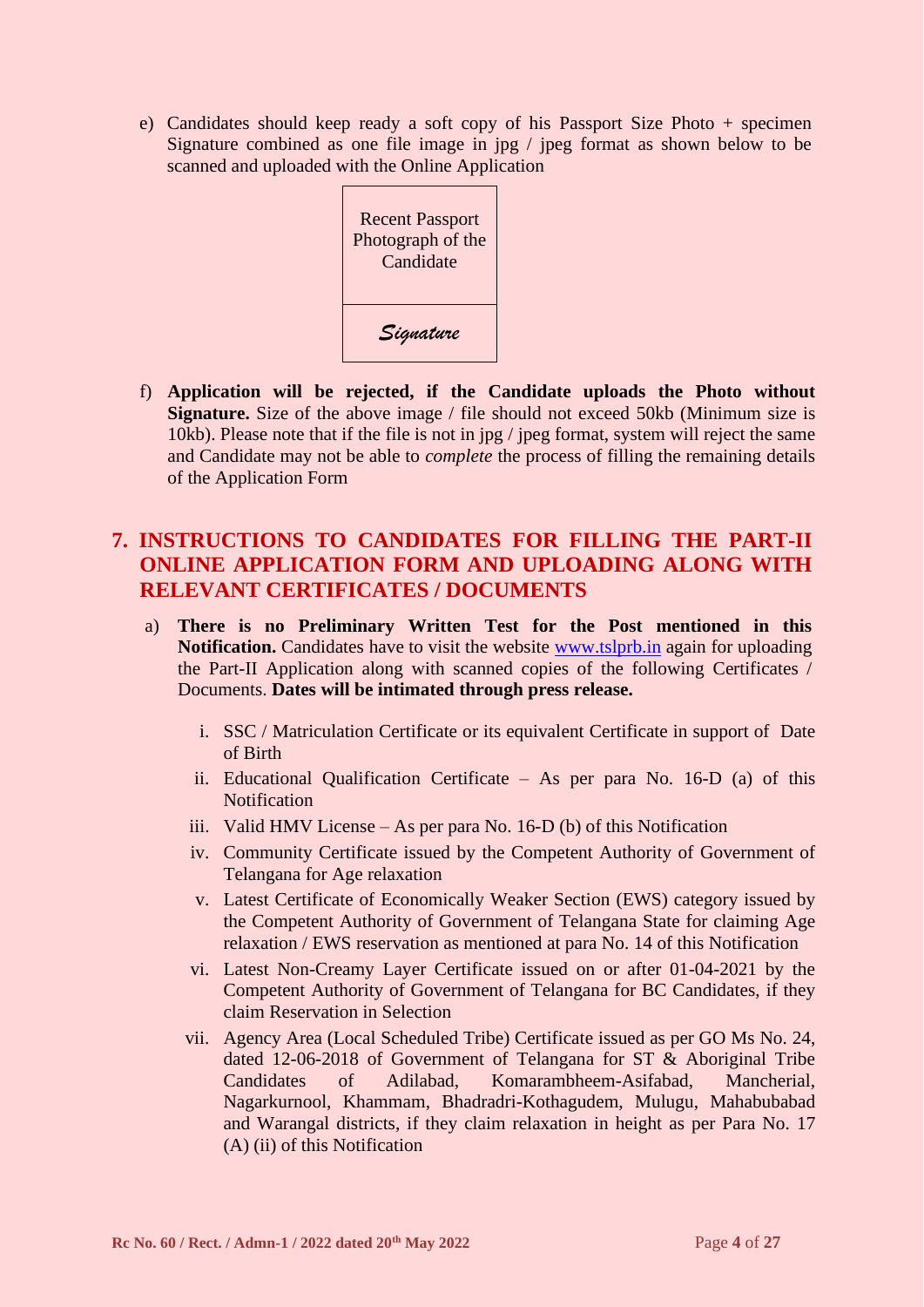- viii. Service Certificate by those Employees / Candidates who are in Telangana State Government Service for claiming Age relaxation
	- ix. Necessary Certificate by NCC Instructor / Retrenched temporary employee in the State Census Department during 1991, for claiming Age relaxation.
	- x. PPO (Pension Payment Order) / Discharge Book, if already discharged from service of Army / Navy / Air Force / Territorial Army for claiming Age relaxation / Reservation under Ex-Servicemen category
	- xi. Serving Armed Forces of Army / Navy / Air Force / Territorial Army of the Indian Union retiring within one year from the last date on which Part-I application could be submitted, should submit "No Objection Certificate" issued by the concerned Unit Commanding Officer duly indicating his Personal Number, Rank, Name, Unit and date of retirement or retirement order for claiming Age Relaxation / Reservation under Ex-Servicemen category
- xii. Study / Bonafide / Residence Certificates (See Para No. 18 of this Notification)
- xiii. MSP Certificate(s) for claiming reservation under MSP (See Para No. 11 (b) of this Notification)
- b) Giving false information or Suppression or Concealment of facts will result in disqualification of the Candidates and renders them liable for Prosecution
- c) Once the Candidate submits the Application, no corrections can be made. Hence Candidates are requested to carefully verify the details before submission
- d) Candidates are advised to carefully read all the instructions and understand before clicking on "I AGREE"
- e) After successful completion of Online Application the Candidate will receive an Acknowledgment through his email Id. (Check SPAM Folder of your email account if you have not received it in INBOX)
- f) Candidature is provisional at all stages. Mere issuance of Hall Ticket to the Candidates allowing them to attend the Examination(s) / Test(s) will not imply that candidature has been finally cleared by the TSLPRB. TSLPRB will take up verification of Eligibility Conditions with reference to the Original documents of those Candidates who qualified in Written Examination

### **8. GENERAL INSTRUCTIONS**

- a) Candidates are required to go through the Notification carefully and decide to their eligibility for this recruitment before applying and entering the particulars completely online. No relevant column of the Application Form should be left blank; if left blank, the Application Form will not be accepted
- b) Applications received online shall only be considered and the Telangana State Level Police Recruitment Board (TSLPRB) will not be held responsible for any kind of discrepancy
- c) TSLPRB will not be responsible for any inconsistencies or errors in the Application particulars submitted online. Candidates are therefore, advised to strictly follow the instructions in their own interest and to verify the contents before submitting the Online Application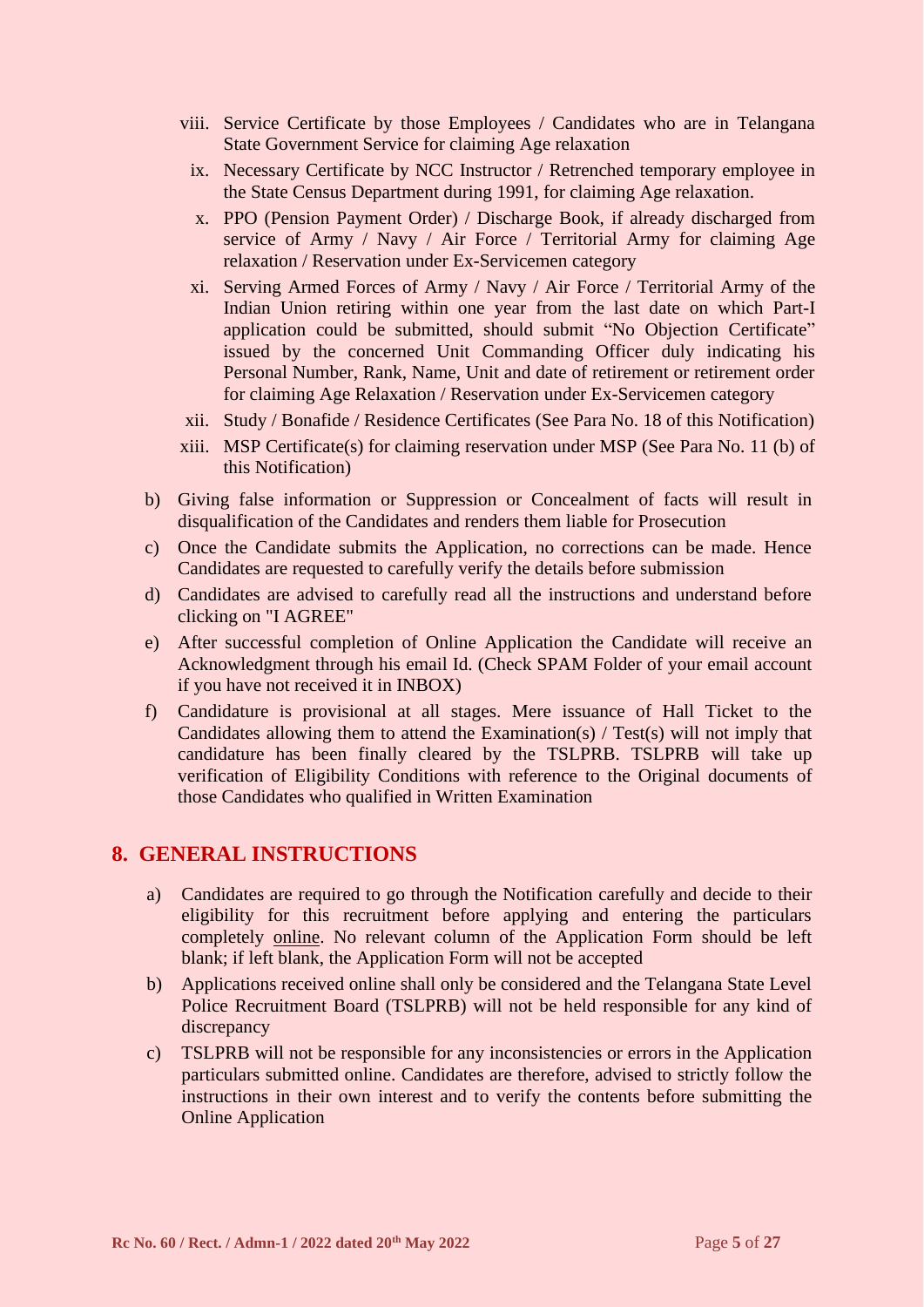- d) Particulars furnished by the Candidates in the Application Form will be taken as final. Candidates should therefore, be very careful in uploading / submitting the Application Form Online
- e) Incomplete / Incorrect Application Form will be summarily rejected. The information, if any, furnished by the Candidate subsequently in any form will not be entertained by the TSLPRB under any circumstances. Candidates should be careful in filling-up the Application Form before submission. If any lapse is detected at any stage of the recruitment process, the Candidature will be instantly rejected
- f) Candidates should not furnish any particulars that are false, tampered, fabricated and they shall not suppress or conceal any material information while making an Application through the website. In case, if it is found at a later date that any false information has been provided, punitive action will be taken as per law
- g) Candidates are expected to behave in orderly and disciplined manner while appearing for the Examinations. Any impersonation will be viewed adversely and such Candidates shall be Criminally Prosecuted besides being disqualified
- h) All the testimonials issued by the Competent Authorities shall compulsorily be produced as and when required. If the Candidate fails to produce the same, his candidature will be rejected / disqualified without any further correspondence
- i) The claim of the Candidates with regard to the Age, Date of Birth, Educational Qualifications, Community etc., are accepted only as provisional on the information furnished by them in their Application Form supported by the Certificates produced, subject to verification and satisfaction of the TSLPRB, at an appropriate time. Mere admission to any Exam / Test or inclusion of the name of a Candidate in a Merit List will not confer on the Candidate any right for selection. The candidature is therefore, provisional at all stages and the TSLPRB reserve the right to reject the candidature at any stage of the selection without any notice
- j) Candidates are requested to check their eligibility with reference to the laid down criteria carefully and fill in all the relevant columns in the Online Application Form
- k) Due to various Age criteria and different Age relaxations being there, Age validation is not being done in the Online Application Form. It is the responsibility of the Candidates to satisfy themselves about their Age eligibility for the Post applied for
- l) If Candidates who are Under-Age or Over-Age apply for this Recruitment Notification, TSLPRB is not responsible and their candidature will be rejected at any time. Fees once paid will not be refunded.

### **9. PHYSICAL VERIFICATION OF ORIGINAL CERTIFICATES**

Candidates who qualify in the Written Examination have to produce in person the following Documents in original along with one set of photocopies duly self attested. The date(s) and place(s) where Certificate Verification will be conducted, will be informed in due course through a press release. Failure to produce the same will lead to rejection of the candidature and no additional time shall be given. Certificates to be produced are -

a) Date of Birth - Secondary School / Matriculation Certificate or equivalent certificate in support of the date of birth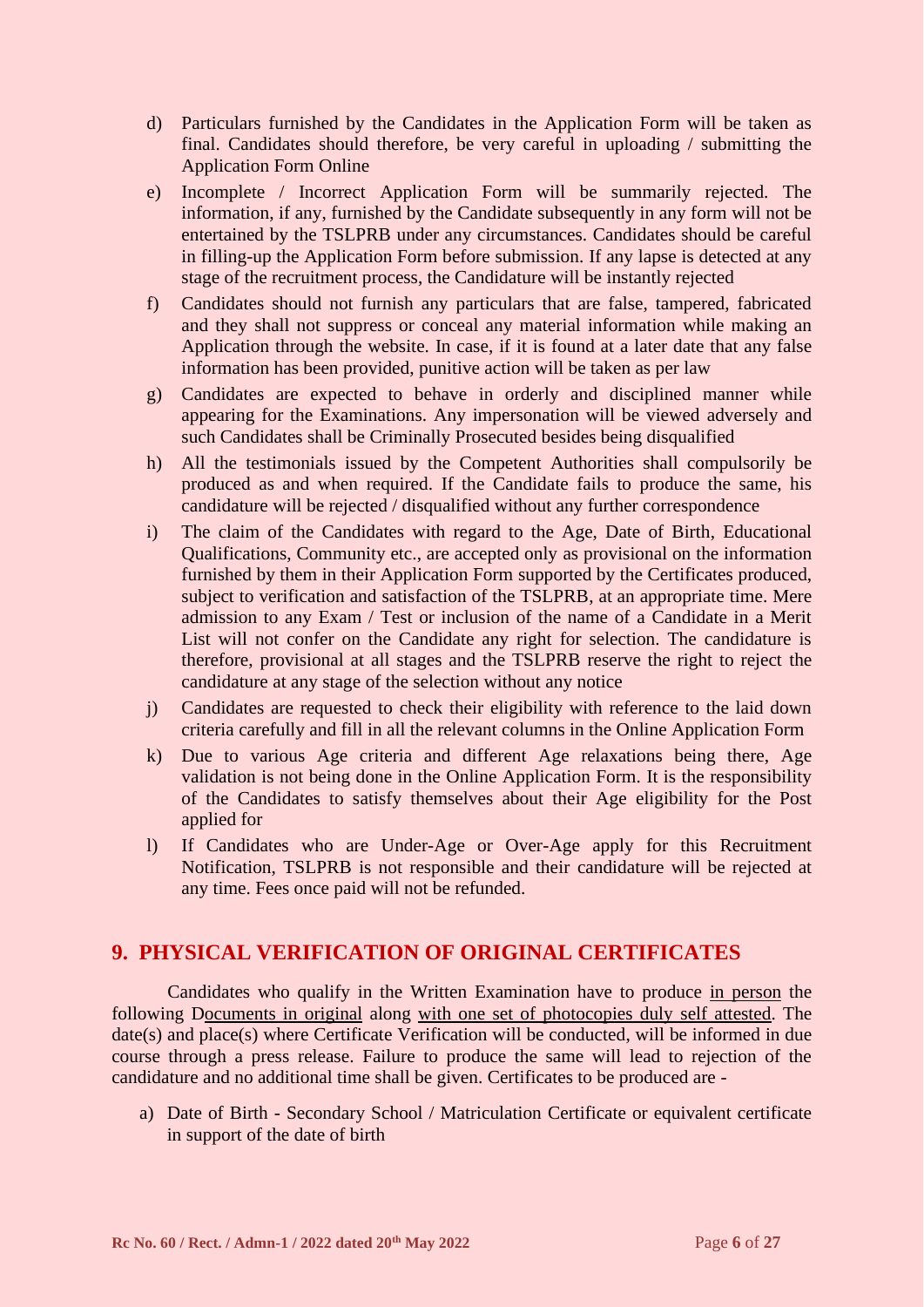- b) Educational Qualification Certificates required as per para No. 16 (D) (a) of this Notification as per applicability
- c) Valid HMV License and Grant of Issue of Driving License issued by the RTA concerned as per para No. 16 (D) (b) of this Notification
- d) Candidates who wish to claim Age relaxation and also Reservation under Economically Weaker Section category should submit the prescribed certificate issued by the Competent Authority of Government of Telangana State
- e) BC Candidates who wish to claim Age relaxation and also Reservation specified for the Backward Classes should submit the Community Certificate and latest Non Creamy Layer certificate issued on or after 01-04-2021 by the Competent Authority of Government of Telangana State
- f) SC / ST Candidates who wish to claim Age relaxation and also Reservation specified for the SC / ST, should submit the Community Certificate issued by the Competent Authority of Government of Telangana State
- g) Candidates who wish to claim reservation under MSP should submit necessary certificate(s) issued by the Sports Authority as per GO Ms No. 74, YAT&C (Sports) Department, dated 09.08.2012 with its amendments issued by the Government from time to time (Annexure V, VI and VII of this Notification)
- h) Ex-Servicemen Candidates who wish to claim Age relaxation and also Reservation specified for Ex-Servicemen who worked / are working in Army / Navy / Air Force / Territorial Army, should submit necessary certificate of PPO / Discharge Book / NOC issued by the Competent Authority as per GO Rt No. 1326, Home (Ser.IV) Department, dated 22-11-2019 issued by the Government of Telangana State
- i) Service Certificate by those Employees / Candidates who are working in Telangana State Government Service for claiming Age relaxation (Annexure IV of this Notification)
- j) Certificate from the Competent Authority in respect of NCC Instructors / Retrenched temporary employee in the State Census Department during 1991, for claiming Age relaxation
- k) Agency Area (Local Scheduled Tribe) Certificate issued as per GO Ms No. 24, Tribal Welfare (LTR.1) Department, dated 12-06-2018 by the Competent Authority of Government of Telangana State in respect of Candidates belonging to Scheduled Tribes & Aboriginal Tribes of the Agency Areas of Adilabad, Komarambheem-Asifabad, Mancherial, Nagarkurnool, Khammam, Bhadradri-Kothagudem, Mulugu, Mahabubabad and Warangal districts by those Candidates who claim relaxation in Physical measurements
- l) Study Certificate(s) for the duration of education from  $1<sup>st</sup>$  class to  $7<sup>th</sup>$  class issued by the Government School Authorities / Government recognized School Authorities. Within the 7 (seven) years, in case the Candidate who did not study in any Government or Government Recognized School then, Residence Certificate (for such period) issued by Tahsildar of the concerned Mandal, for determining local status (Annexure II and III of this Notification)
- m) Any other relevant Certificates wherever applicable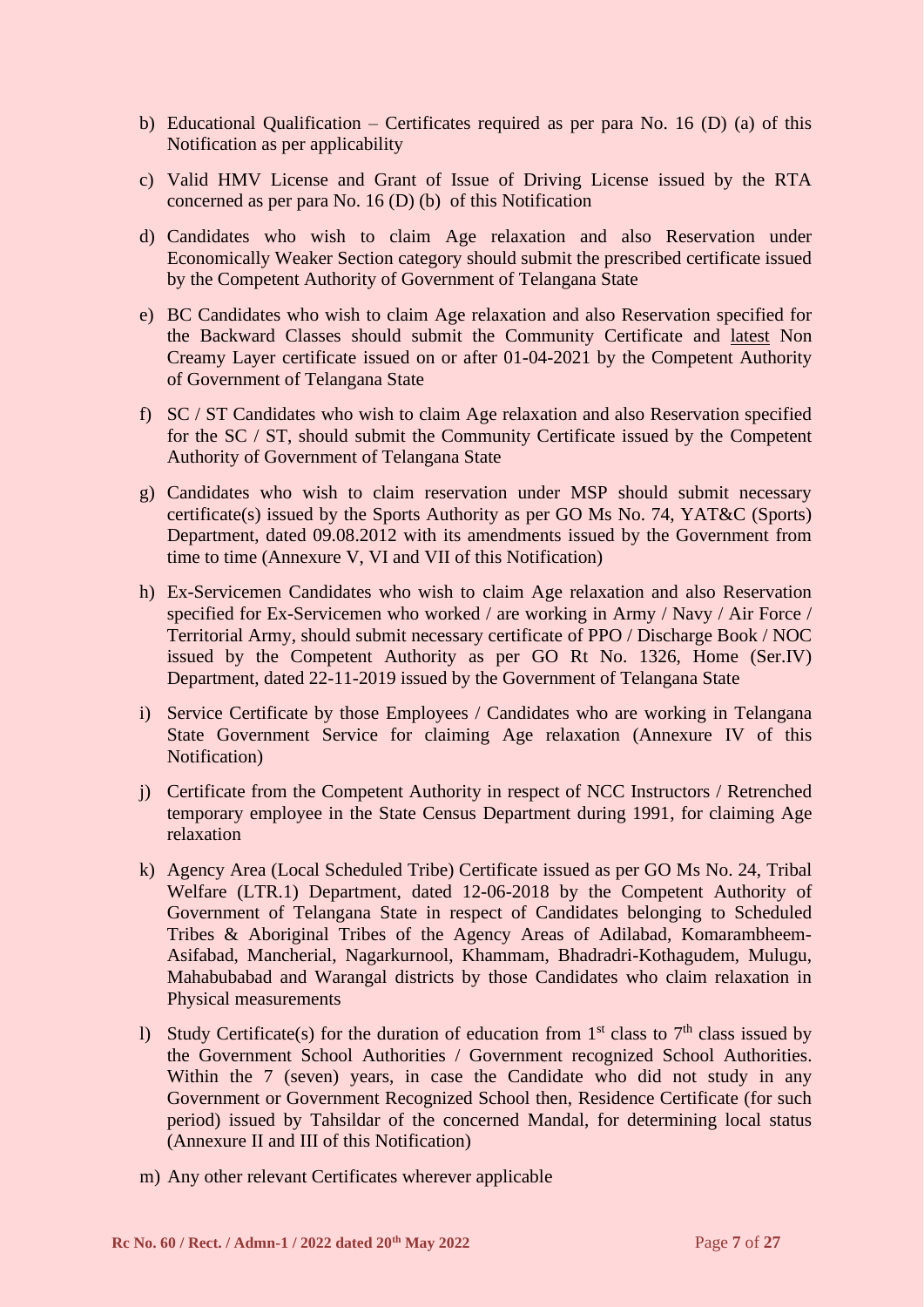#### **10. RULES GOVERNING THE POSTS**

Recruitment to the Post of the Telangana State Disaster Response & Fire Services Department is being made as per the provisions of Fire Subordinate Service Rules, 1992 issued in GO Ms No. 568 Home (Prisons-A) Department dated 24-11-1992 r/w GO Ms No. 98 Home (Prisons-A) Department dated 12-05-2008 and further amendments issued thereon from time to time by the Government  $r/w$  GO Ms No. 20, Home (Services – IV) Department, dated 20-05-2022.

#### **11. SPECIAL REPRESENTATION (RESERVATION)**

**a.** The rule of Special Representation (Reservation) i.e., BC-A, BC-B, BC-C, BC-D, BC-E, SC, ST, Ex-Servicemen, Meritorious Sports Person and Economically Weaker Section category provided in Rule 22 of Telangana State & Subordinate Service Rules, 1996, shall be applicable.

**b. Meritorious Sports Persons**: Persons who satisfy the definition given in sub rule (20) of Rule 2 of Telangana State and Subordinate Service Rules, 1996 and who possess the necessary certificate issued by the competent authority clearly certifying that the qualifying participation was prior to the date of this Notification, will come under this Reservation and it will be applicable to the following categories only:

> **Category 1)** - A sports person who won medals or represented India in an International Competition / Multinational Competition in any one of the recognized Games/Sports which are mentioned in Annexure I of GO Ms No. 74, YATC (Sports) Department, dated 9-8-2012 and as subsequently amended from time to time

> **Category 2)** - A sports person who won medals or represented a State in India in a National Competition in any one of the recognized Games/Sports which are mentioned in Annexure I of GO Ms No. 74, YATC (Sports) Department, dated 9- 8-2012 and as subsequently amended from time to time

> **Category 3)** - A sports person who won medals or represented a University from State of Telangana in the Inter-University Competition at National level / Zonal level / Regional level in any one of the recognized Games/Sports which are mentioned in Annexure I of GO Ms No. 74, YATC (Sports) Department, dated 9- 8-2012 and as subsequently amended from time to time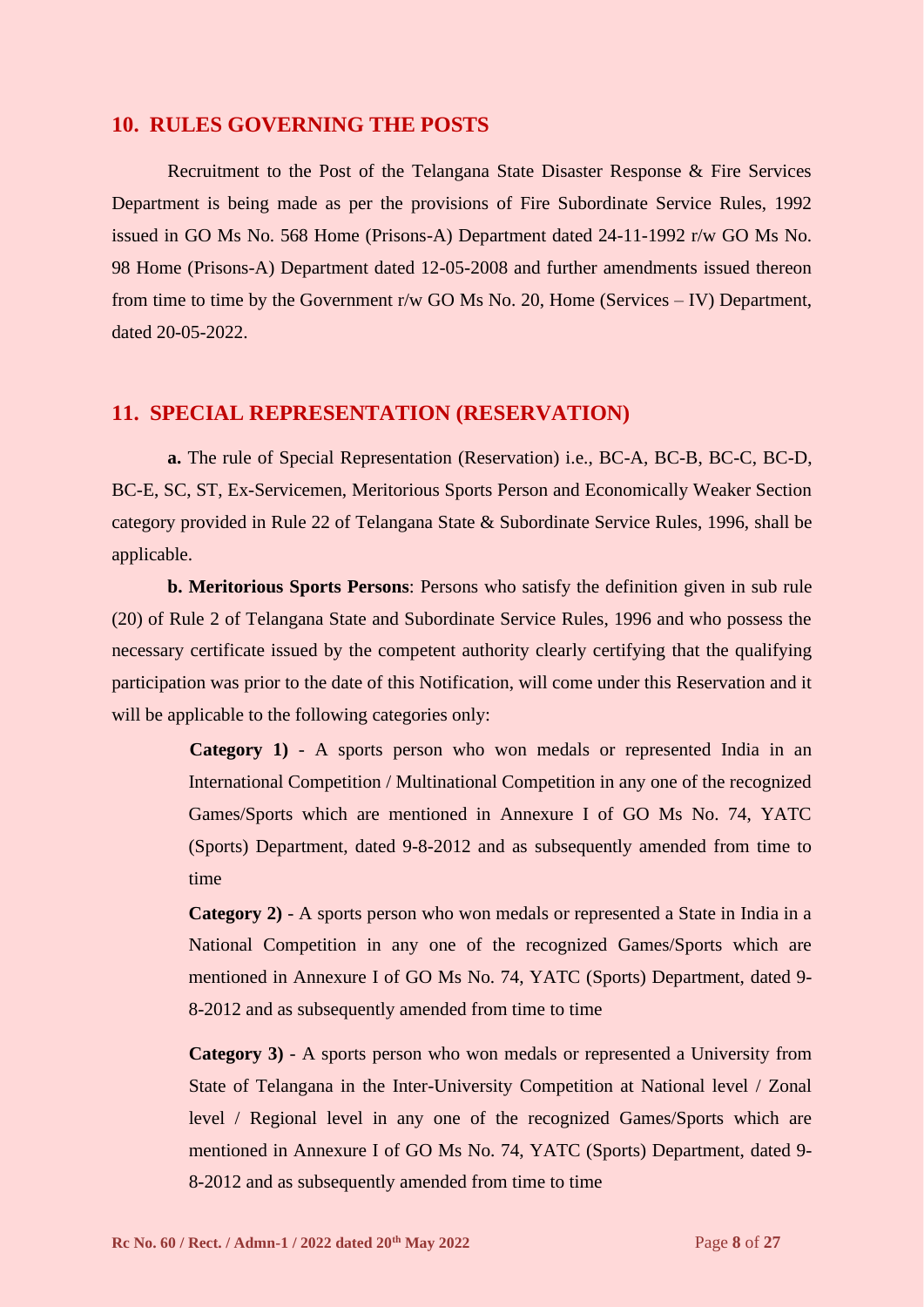**NOTE:**-i) Candidates who come under category (1) above shall be considered initially to fill the vacancies under MSP reservation. If sufficient number of Candidates of category (1)is not available, then the Candidates from category (2) and thereafter from category (3) shall be considered for the relevant Posts

ii) Where there is more number of Candidates possessing the certificates of same category available, then marks secured by them during the final selection shall be taken to decide the inter-se-merit

iii) In the event of non- availability of eligible sports persons, the vacancies reserved for them shall be deemed to be allotted to Open Competition in the same recruitment.

**c. Community:** i) SC & ST Candidates who are local to Telangana State as per the definition given in the Presidential Order, 2018, are required to produce Community Certificate issued by the Competent Authority of Government of Telangana State

ii) BC Candidates who are local to Telangana State as per the definition given in the Presidential Order, 2018, are required to produce Community Certificate (BC-A, BC-B, BC-C, BC-D & BC-E) from Competent Authority of Government of Telangana State

iii) BC, SC and ST Candidates who are local to other States (other than Telangana) are not entitled for any kind of reservation either vertical or horizontal

#### **12. BACKWARD CLASS RESERVATION**

The Candidates belong to Backward Classes shall submit the Community Certificate to claim Age relaxation and the latest Certificate of Non Creamy Layer issued on or after 01-04-2021 by the Competent Authority of Telangana State to claim Reservation. In case of failure to produce the Non Creamy Layer Certificate on the day of Certificates Verification, such Candidates, will be considered under "Open Competition", if otherwise eligible, and the status cannot be changed later.

#### **13. RELAXATION IN UPPER AGE LIMIT FOR BC-E CANDIDATES**

Relaxation in upper age limit (as given in para 16 (C)) and / or Reservation to 'BC-E group' will be subject to the adjudication of the litigation pending before the Honourable Courts including final orders in Civil Appeal No(s). 2628-2637 of 2010 in SLP No.7388-97 of 2010 dated 25-03-2010 and orders issued, if any, by the Government from time to time.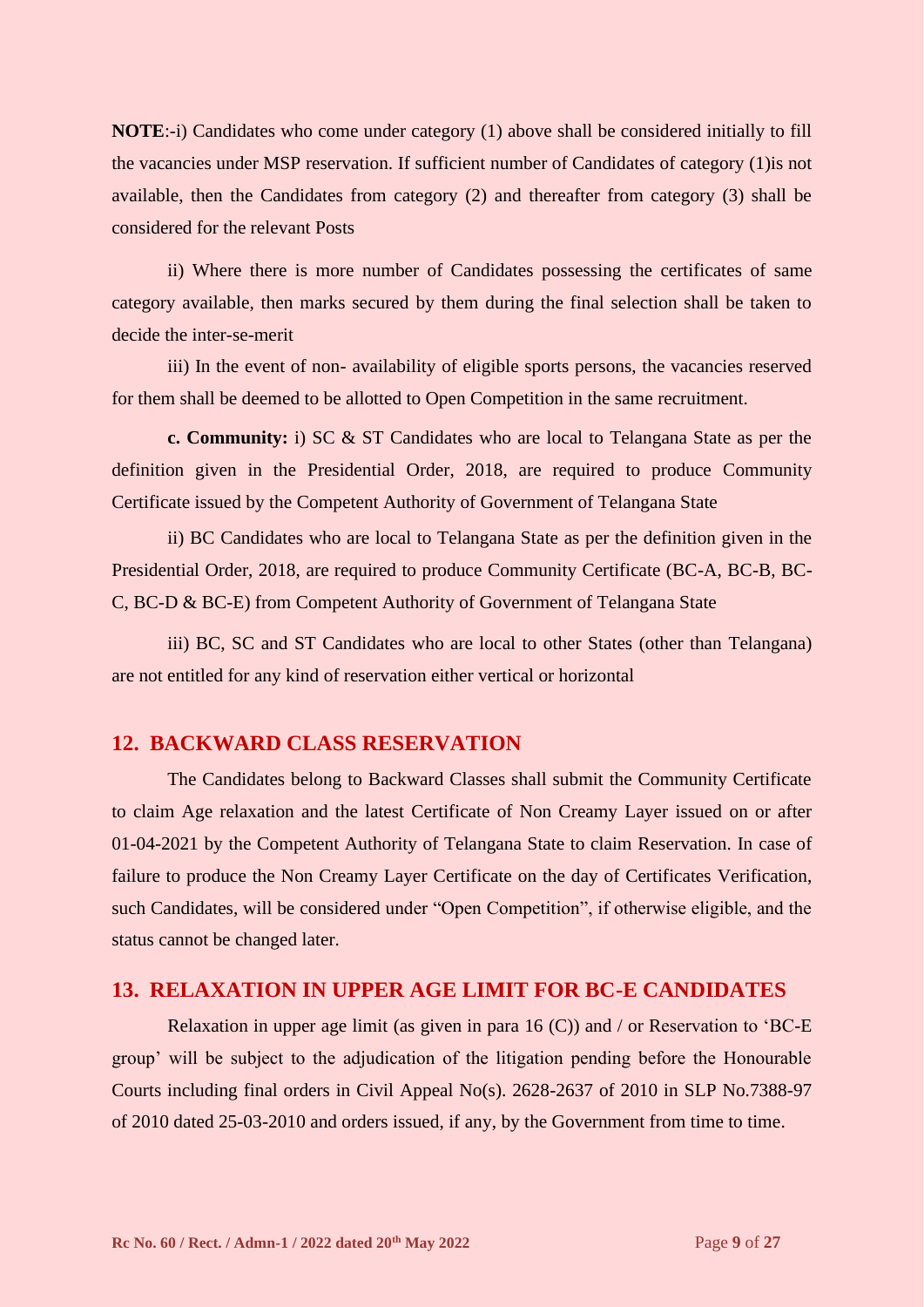#### **14. RESERVATION FOR ECONOMICALLY WEAKER SECTIONS**

Candidates belonging to Economically Weaker Section category (GO Ms No. 65, GA (Services D) Department, dated 19-03-2021 and GO Ms No. 244, GA (Services D) Department, dated 24-08-2021) shall submit the Income and Asset certificate issued by any of the following Authorities of Government of Telangana State:

- a) District Magistrate / Additional District Magistrate / Collector / Sub-divisional Magistrate / Mandal Revenue Officer
- b) Revenue Officer not below the rank of Tahsildar
- c) Sub-Divisional Officer of the area where the Candidate and / or his family normally resides

#### **15. INSTRUCTIONS TO BE READ CAREFULLY**

The requisite Educational qualification, Age, Physical standards, Procedure to be followed for selection, etc is given below. Candidates must read the instructions given in this Notification carefully in their own interest.

# **16. ELIGIBILITY CONDITIONS (CANDIDATES TO ENSURE THEIR ELIGIBILITY FOR THE EXAMINATION)**

Candidates applying for the Examination should ensure themselves that they fulfil all the eligibility conditions for admission to the examination. Their admission at all the stages of the Examination(s) / Test(s) will be purely provisional and shall be subject to satisfying the prescribed eligibility conditions

Mere issue of Hall Ticket to the Candidate will not imply that his candidature has been finally cleared by the Board

TSLPRB will take up verification of eligibility conditions with reference to Original Documents only after the Candidate has finally qualified or at an appropriate time

**A. Eligibility by Gender**: Only Men are eligible for this Post

**B. Age Limit (General):** Must have attained the age of 21 years and must not have attained the age of 25 years as on  $1<sup>st</sup>$  July, 2022 i.e., must have been born not earlier than  $2<sup>nd</sup>$  July, 1997 and not later than  $1<sup>st</sup>$  July, 2001. However, the Government of Telangana vide GO Ms No. 48, General Administration (Services-A) Department dated 13-04-2022 and GO Ms No. 60, General Administration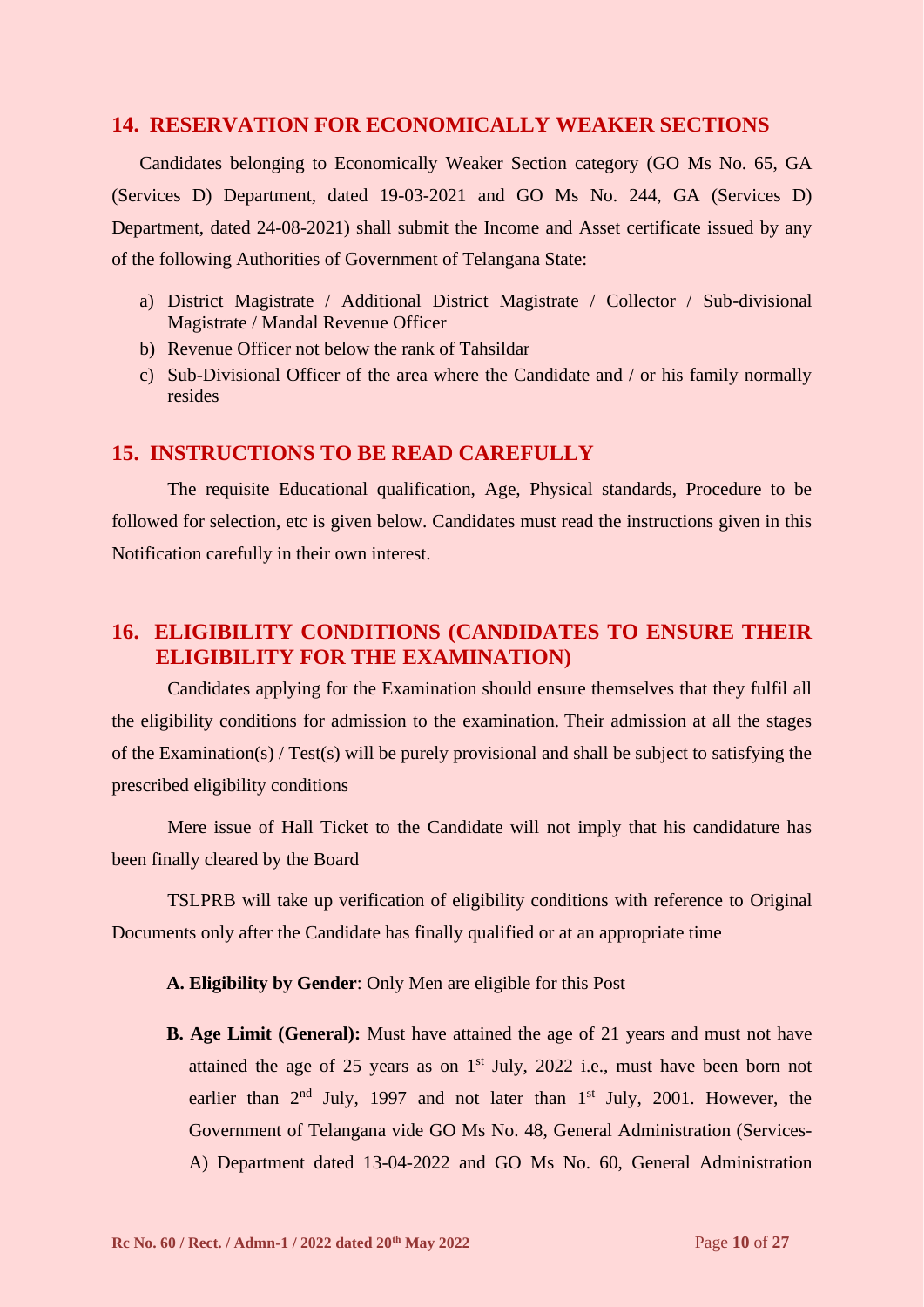(Services-A) Department dated 20-05-2022 have raised the upper age limit prescribed for direct recruitment by **5 (five) years (3 (three) years + 2 (two) years respectively**) for uniformed services including Fire services Department. This relaxation is in addition to the upper age limit as mentioned above.

**C. Relaxation in Upper Age Limit:** The Upper Age limit prescribed above is however relaxable in the following cases:

| <b>Sl. No.</b> | <b>Category of Candidates</b>                                                                                                                                                                                                                                                                    | <b>Relaxation of Age</b>                                                                       |
|----------------|--------------------------------------------------------------------------------------------------------------------------------------------------------------------------------------------------------------------------------------------------------------------------------------------------|------------------------------------------------------------------------------------------------|
| 1              | Telangana State Government Employees<br>$\sigma$<br>TSTRANSCO,<br>(Employees<br>DISCOMs, TSGENCO, State<br>Road<br>Transport Corporation and other<br>Telangana State Corporations,<br>Municipalities, Local Bodies, Public<br>Sector Undertakings etc., are not entitled<br>for Age relaxation) | Length of regular service subject to<br>a maximum period of 5 (five) Years                     |
| $\overline{2}$ | Ex-Servicemen (Served in Army / Navy /<br>Air Force / Territorial Army)                                                                                                                                                                                                                          | 3 (three) Years in addition to the<br>length of Service rendered in the<br><b>Armed Forces</b> |
| 3              | NCC Instructor (rendered a minimum<br>service of 6 months as a whole time<br>Cadet Corps Instructor in NCC.)                                                                                                                                                                                     | 3 (three) Years in addition to the<br>length of Service rendered in the<br><b>NCC</b>          |
| $\overline{4}$ | SCs, STs, BCs and EWS category                                                                                                                                                                                                                                                                   | 5 (five) Years                                                                                 |
| 5              | Retrenched temporary employee in the<br>Census Department with a<br>State<br>minimum service of 6 months during<br>1991                                                                                                                                                                          | 3 (three) Years                                                                                |

**Save as provided above, the Age limits prescribed can in no case be relaxed.**

**Note:** 1. Persons serving in the Armed Forces of the Indian Union, who on Retirement from Service, would come under the category of Ex-Servicemen, may be permitted to apply for reemployment one year before the completion of the specified terms of engagement and avail themselves of all concessions available to Ex-Servicemen

2. Name and date of birth accepted by the TSLPRB is that entered in the Secondary School Certificate or Matriculation or an equivalent examination certificate. No other document relating to Age like horoscopes, affidavits, birth extracts from Municipal Corporation, Service Records and the like will be accepted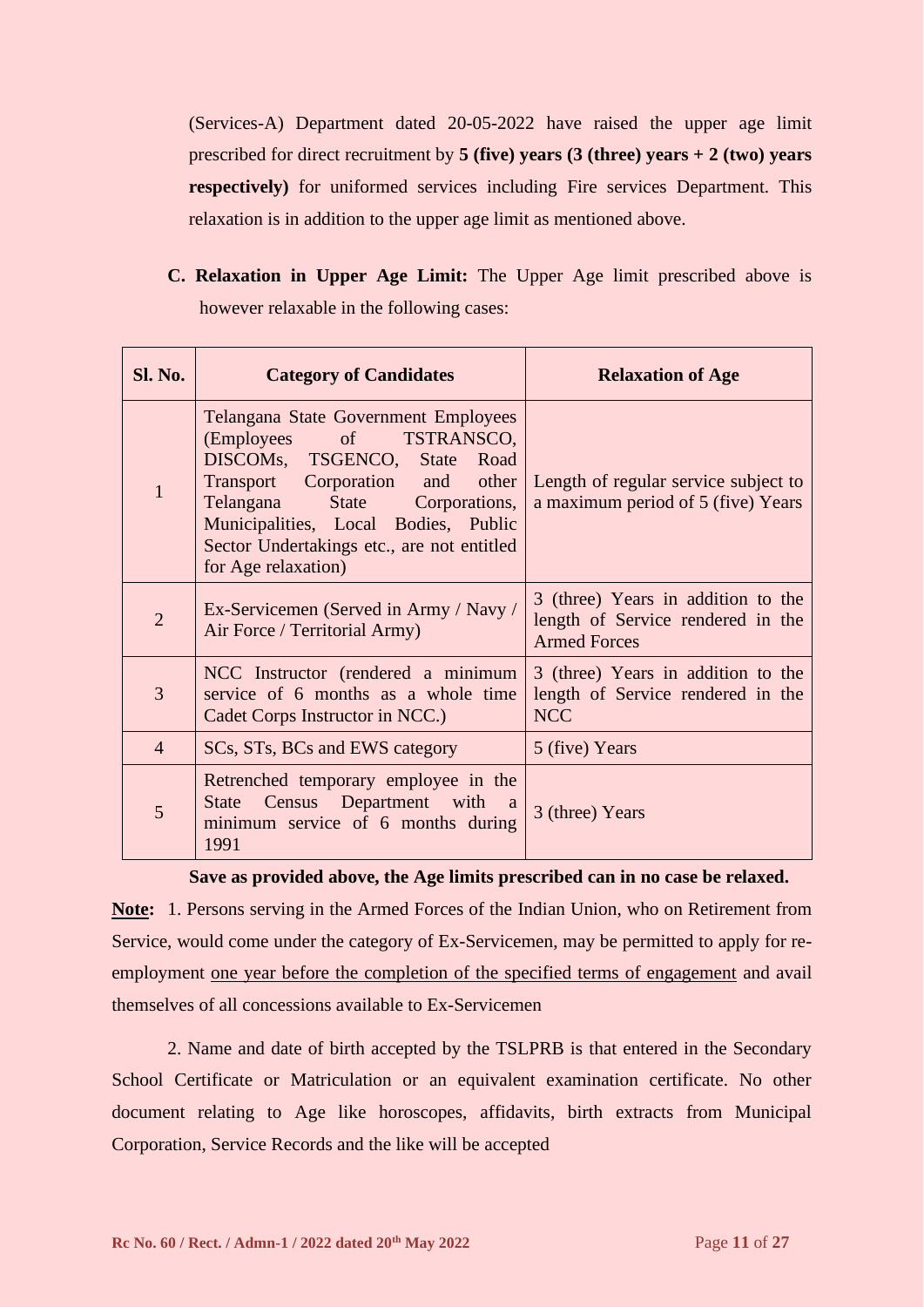#### **D. Educational Qualification**:

a. **Academic qualification**: Must have passed Intermediate examination or any other examination recognized as its equivalent by the State Board of Intermediate Education as on 1<sup>st</sup> July 2022.

(OR)

SSC or any other examination recognized by the State Government as being equivalent to SSC and must possess an Industrial Training Institutional Certificate in Auto Electrician OR Mechanic Motor vehicle OR Mechanic Diesel OR Fitter as on 1<sup>st</sup> July 2022.

b. **Technical Qualification:** Must have possessed valid HMV License continuously for a period of two years and above as on date of this Notification.

**Note:** Candidate should furnish the Driving Licence information (Grant of issue of Driving Licence), issued by the Licensing Authority of the RTA concerned along with the Application Form.

Provided that, Consolidated Marks Memo or any equivalent pass Certificate which proves the qualification, shall be made available by the Candidate to prove his qualification on or before 1<sup>st</sup> July 2022 at the time of Certificate Verification. If any Candidate fails to produce the required pass certificate on the designated day, then it shall be deemed that he does not possess required qualification and such candidature shall not be taken forward. Any certificates produced after the last date of Certificate Verification shall not be taken into consideration.

**Note:** Candidates who possess higher qualification than the prescribed one will also be considered on par with the Candidates who possess the prescribed qualification

#### **E. Medical Standards:**

i. Eye Sight: Visual Standards required for the above selection shall be as follows-

| <b>Right Eye Left Eye</b> |           |           |
|---------------------------|-----------|-----------|
| <b>Distant Vision</b>     | 6/6       | 6/6       |
| <b>Near Vision</b>        | 0/5       | 0/5       |
|                           | (Snellen) | (Snellen) |

ii. Each eye must have a full field of vision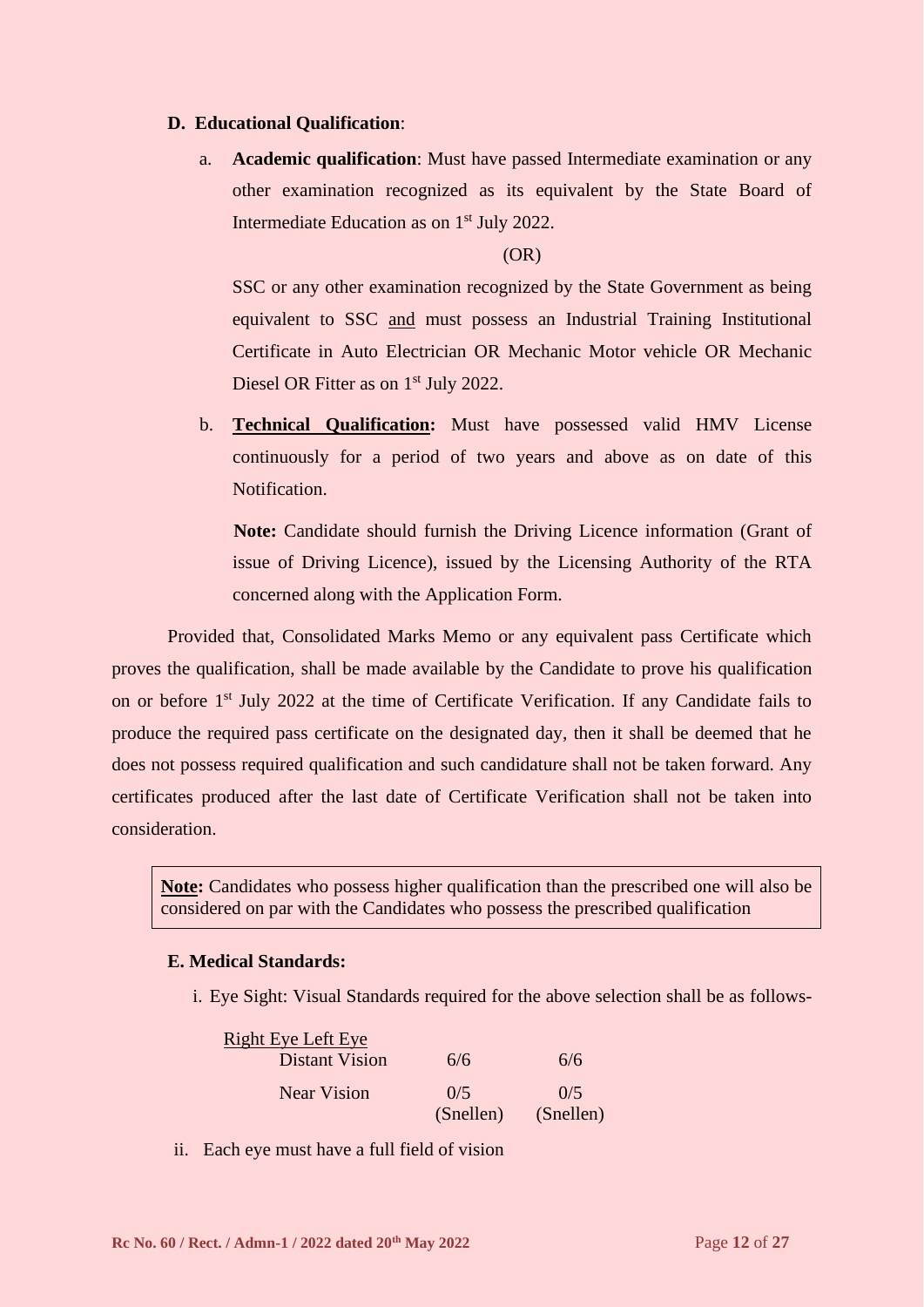- iii. Colour blindness, squint or any morbid condition of the eye or lids of either eye shall be deemed to be a disqualification
- iv. Candidate should possess sound health and be free from any bodily defect or infirmity which will render him unfit for the Posts notified
- v. Candidates who have the following ailments or defects will not be considered for recruitment to any of the Post notified
	- i) Physically Handicapped
	- ii) Knocking-Knees, Pigeon Chest, Flat Foot, Varicose Veins, Hammer-Toes, Fractured Limbs, Decayed Teeth, Stammering, Hard of Hearing and Abnormal Psychological Behaviour
- vi. Candidates provisionally selected shall be referred to the District Headquarters Hospital for examination of their Medical Fitness. For any expert opinion, Candidates shall be referred to Osmania / Gandhi Hospitals, Hyderabad on the basis of the recommendations made by the District Headquarters Hospitals. Candidates who are declared unfit in eye related issues shall be referred to the Sarojini Devi Eye Hospital, Hyderabad based on the recommendation made by the District Headquarters Hospital. The Candidates can be referred / examined only once on such recommendations

**Note**: In order to avert getting disappointed at a later stage, Candidates are advised to have themselves examined by a Civil Surgeon before applying for the examination to ensure that they meet the prescribed Physical and Medical Standards.

**Intimation Letter**: Registered Candidates will be informed the dates for downloading the Intimation Letter through the website [\(www.tslprb.in\)](http://www.tslprb.in/) for appearing in the PMT / PET with details of Venue, Date and Time. Candidates should bring the Intimation Letter while attending the PMT / PET

#### **17. SELECTION PROCEDURE / SCHEME**

The Selection Procedure / Scheme of the Examination will be as follows -

**A) Sequence of Physical Efficiency Test and Physical Measurements**: Candidates who submitted Part II Application Form shall be required to undergo the following tests and qualify as specified below: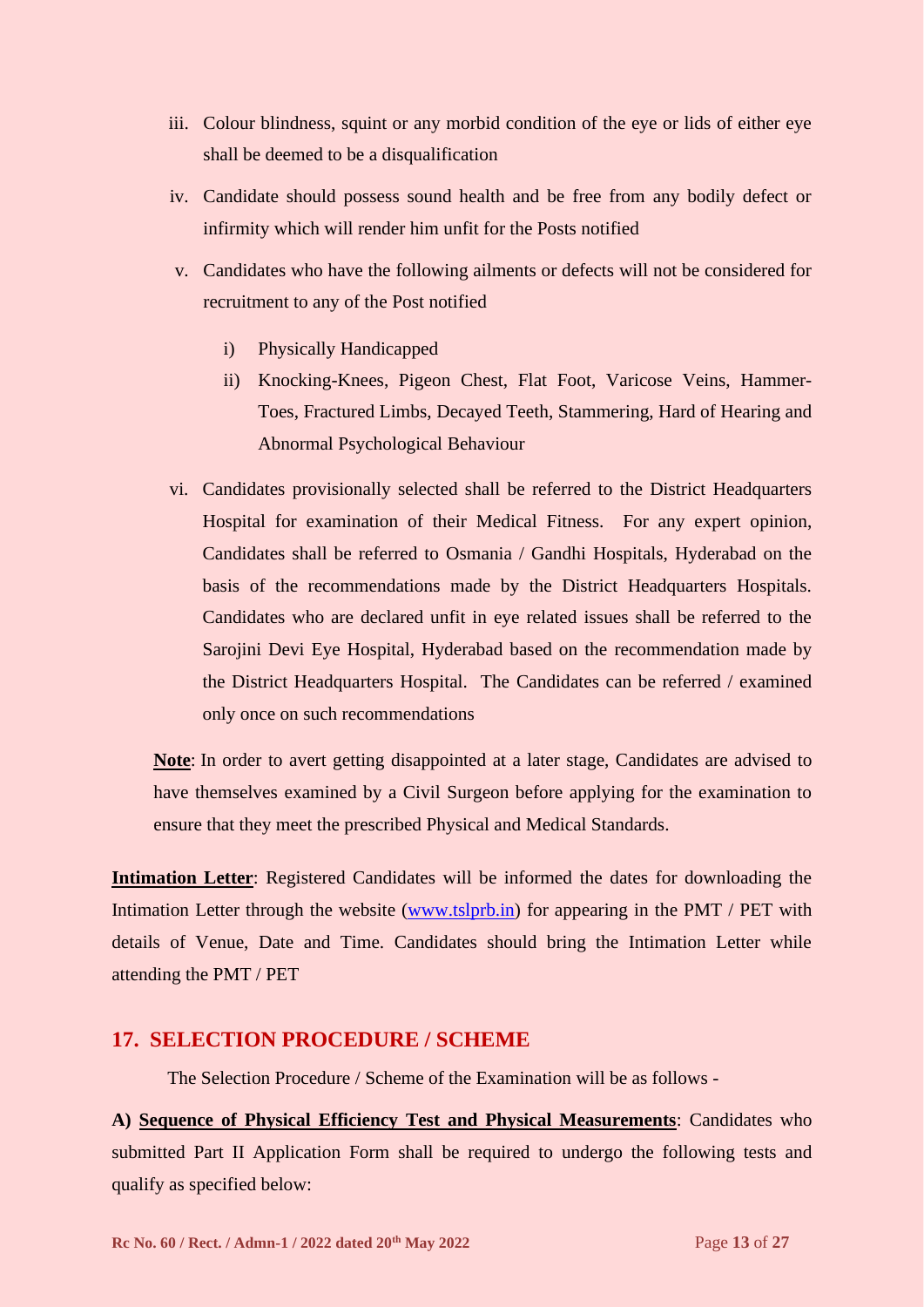**i) 1600 meters Run event:-** Candidates must qualify in the 1600 meters Run within a maximum time of 7 Minutes 15 Seconds. For Ex-Servicemen, the maximum time is 9 Minutes 30 Seconds.

While conducting the 1600 meters Run event where RFID based readings is taken the competitors perform totally independent of each other. Consequently, starting-time, finishingtime and duration are automatically recorded individually for each competitor. Nevertheless, wherever required, only curved-start (not staggered-start) method wherein the competitors can change lanes immediately after the start will be adopted. All digitally recorded readings shall be rounded mathematically to 2 decimal places to determine qualification / disqualification.

**ii) Physical Measurements**: Candidates, who qualify in the above Run event, should meet the following requirements:

Height: Must not be less than 162 Centimeters

Provided that, the Candidates belonging to Scheduled Tribes and Aboriginal Tribes in the Agency areas of Adilabad, Komarambheem-Asifabad, Mancherial, Nagarkurnool, Khammam, Bhadradri-Kothagudem, Mulugu, Mahabubabad and Warangal Districts should meet the following requirements:

Height: Must not be less than 160 Centimeters

**iii) Long Jump / Shot-put events**: Candidates declared qualified in the Physical Measurements as above shall be required to undergo the remaining following PET events and must qualify as detailed below:

|                | <b>Item</b>                   | <b>Qualifying Distance</b> |                      |  |
|----------------|-------------------------------|----------------------------|----------------------|--|
| <b>Sl. No.</b> |                               | <b>General</b>             | <b>Ex-Servicemen</b> |  |
|                | Long Jump                     | 4 Meters                   | 3.50 Meters          |  |
| $\overline{2}$ | Shot-put $(7.26 \text{ Kgs})$ | 6 Meters                   | 6 Meters             |  |

 *Note:- Physical Efficiency Test shall be qualifying in nature*

**Note**:- Physical Measurement Test / Physical Efficiency Test for all the Posts in the Notification(s) issued by TSLPRB (within a period of 3 months) applied for by a Candidate, will be conducted only once and the same readings / scores will be valid for all the Posts for which he is applying for among the Notifications.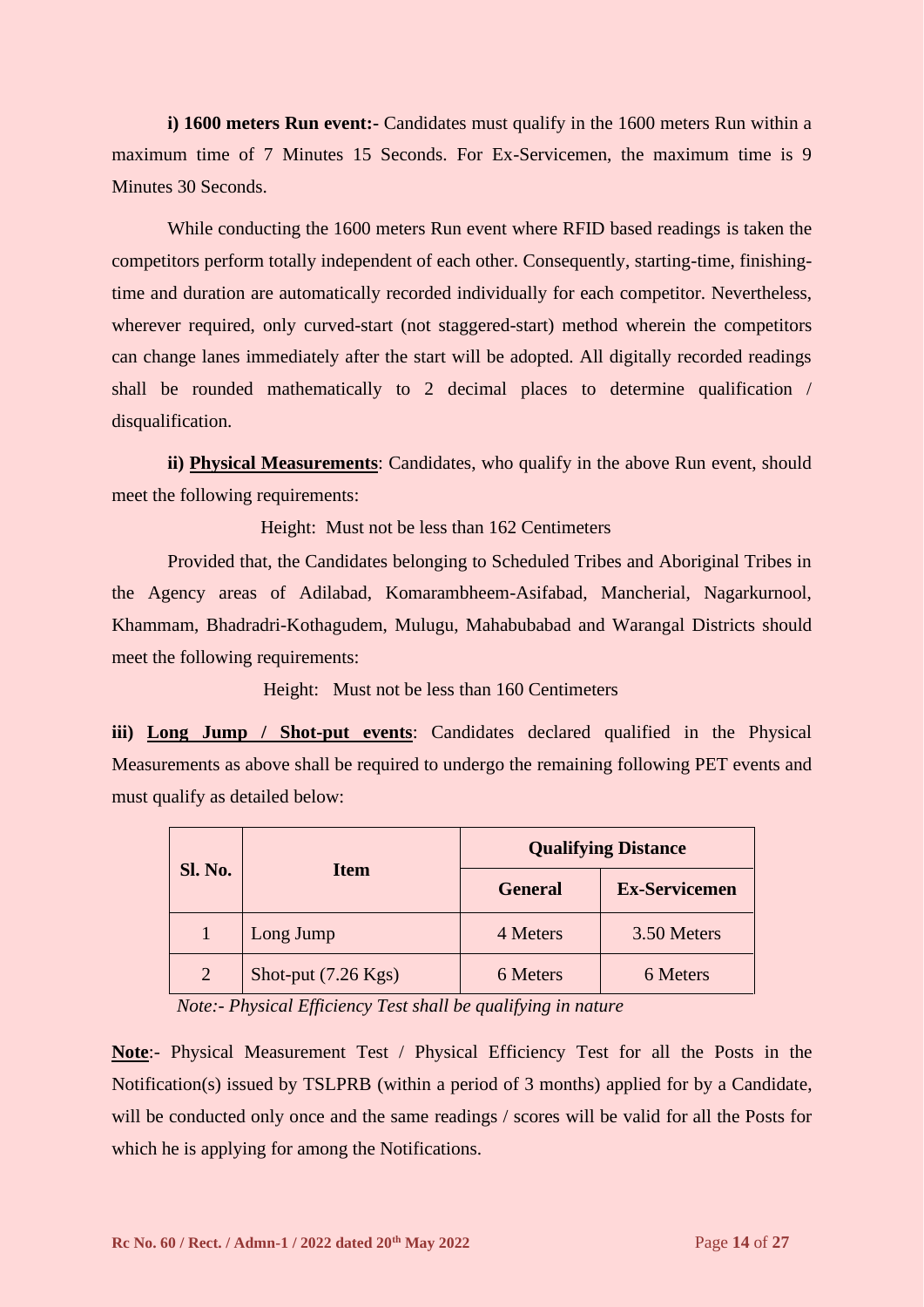**iv) Driving Test**: Candidates who qualify in the above Physical Efficiency Test will be required to appear and qualify in a Driving Test. The Chairman, Telangana State Level Police Recruitment Board will constitute a Committee for conducting this Test with the Officers from Police Transport Organization, Road Transport Corporation and Road Transport Authority.

Candidates must qualify in the Driving Test carrying a maximum of 100 marks in 8 (eight) parameters mentioned below, out of which at least 50 marks must be obtained. If a Candidate secures less than the prescribed minimum marks in three or more parameters he would be deemed to have failed in the test even though he secures minimum marks i.e., 50 marks in the aggregate.

| Sl.<br>No.      | <b>Subject</b>                                                                                                                       | <b>Maximum</b><br><b>Marks</b> | <b>Minimum</b><br><b>Marks</b> |
|-----------------|--------------------------------------------------------------------------------------------------------------------------------------|--------------------------------|--------------------------------|
| $\mathbf{1}$    | Starting a Heavy Transport Vehicle from rest on the<br>level up gradient and down gradient                                           | 10                             | 5                              |
| 2               | Gear changing up & down                                                                                                              | 10                             | 5                              |
| 3               | Road sense, general driving, control of vehicle in all<br>conditions of traffic $\&$ steering control, anticipation $\&$<br>judgment | 20                             | 10                             |
| $\overline{4}$  | Use of brakes, stopping, parking, reversing of vehicles                                                                              | 10                             | 5                              |
| $\overline{5}$  | Following Road Police Signals / Traffic Signals                                                                                      | 10                             | 5                              |
| 6               | To carry out minor repairs and to attend to breakdown<br>problems                                                                    | 15                             | 8                              |
| $7\phantom{.0}$ | Knowledge of Motor Vehicle Mechanism                                                                                                 | 15                             | 7                              |
| 8               | Knowledge of Preventive Maintenance                                                                                                  | 10                             | 5                              |
|                 | <b>Total</b>                                                                                                                         | <b>100</b>                     | 50                             |

**B)Written Examination**: Candidates who qualify in the Driving Test shall be required to appear for a Written Examination (Technical paper of Objective Type (200 Questions) for 200 Marks of 3 (three) hours duration). Syllabus for this paper is given in Annexure–I

**Note**:- 1) The minimum marks to be secured by the Candidates in order to qualify in the Written Examination in each paper is 40% for OCs, 35% for BCs and 30% for SCs / STs / Ex-Servicemen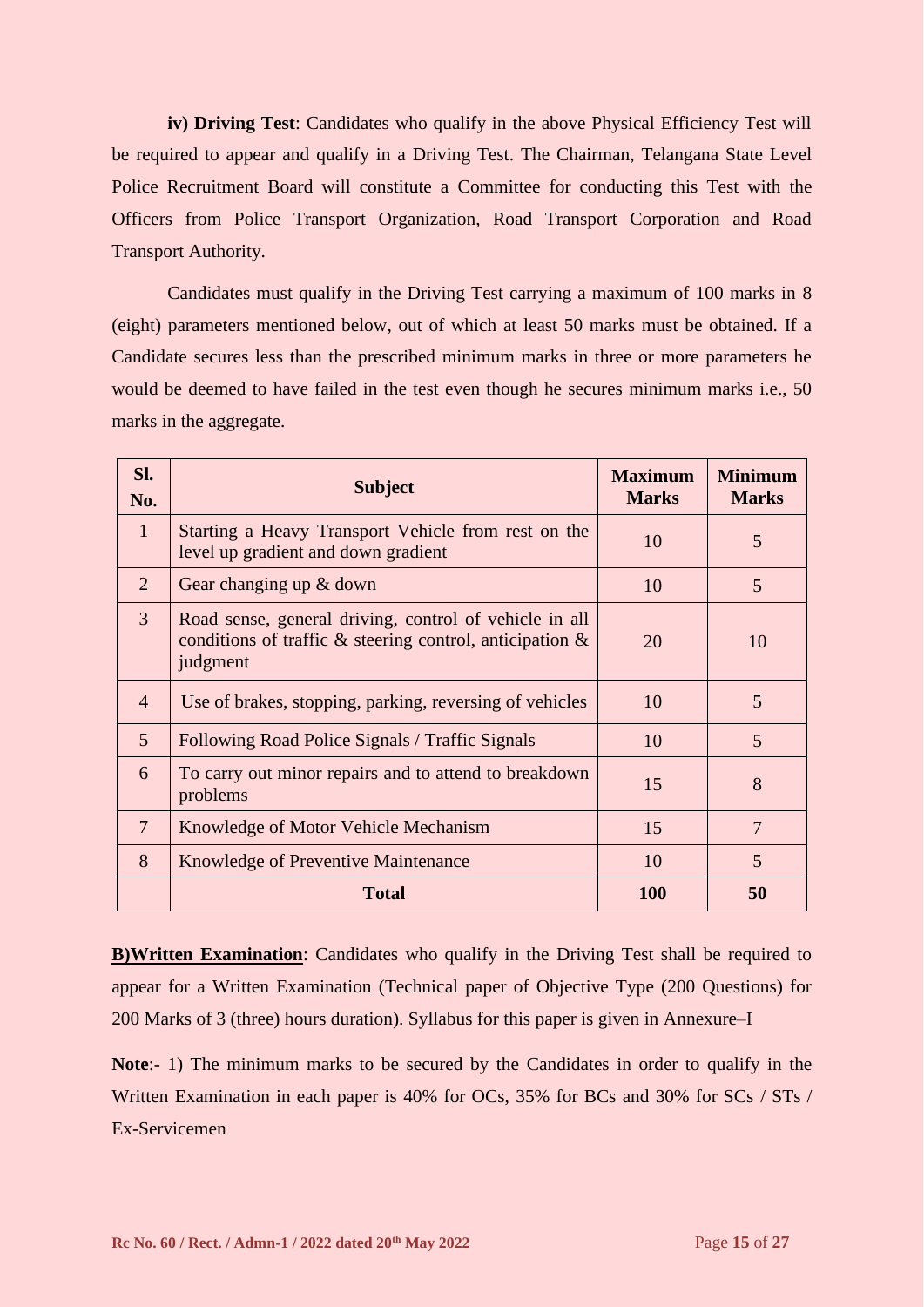2) Technical Paper referred to above will be set in English language and the Candidates have to answer the questions using Blue / Black Ball Point Pen only. For this purpose, Candidates should bring Blue / Black Ball Point pens along with them

3) Appearance in all the Tests and Written Examinations, as per rules, is compulsory. Absence in any of the above Tests/Examination shall automatically render a Candidate disqualified

4) Mere securing of minimum qualifying marks does not vest any right in a Candidate to be considered for selection

**C) Final Selection:** The final selection of the Candidates shall be made strictly on their relative merit, as obtained by them based on their aggregate score of the Driving Test and Written Examination. 95% of the vacancies of Driver Operator in the Zones as organized under "The Telangana Public Employment (Organization of Local Cadres and Regulation of Direct Recruitment) Order, 2018" r/w GO Ms No. 167, GA (SPF.II) Department, dated 04- 08-2021 shall be filled up from the Local Candidates of the respective Zones.

**D) Merit among Candidates who secure same Marks**: When 2 (two) or more Candidates in a particular category obtain equal marks, preference will be given to the Candidate who was born earlier

### **18. RESERVATION TO LOCAL CANDIDATES**

Reservation to Local Candidates is applicable as per the provisions of "The Telangana Public Employment (Organization of Local Cadres & Regulation of Direct Recruitment) Order, 2018" issued in GOMsNo.124 General Administrative (SPF-MC) Department, dated 30-08-2018. Candidates claiming reservation as Local Candidates should enclose the required Study Certificate(s) for the duration of education from I class to VII class issued by the Government School Authorities / Government Recognized School Authorities. Within the 7 (seven) years, in case, the Candidate did not study in any Government or Government Recognized School, then, Residence Certificate (for such period) issued by Tahsildar of the concerned Mandal, should be enclosed for determining Local status.

**Note**: a) Single certificate, whether of study or residence would suffice for enabling the Candidate to apply as a "Local Candidate"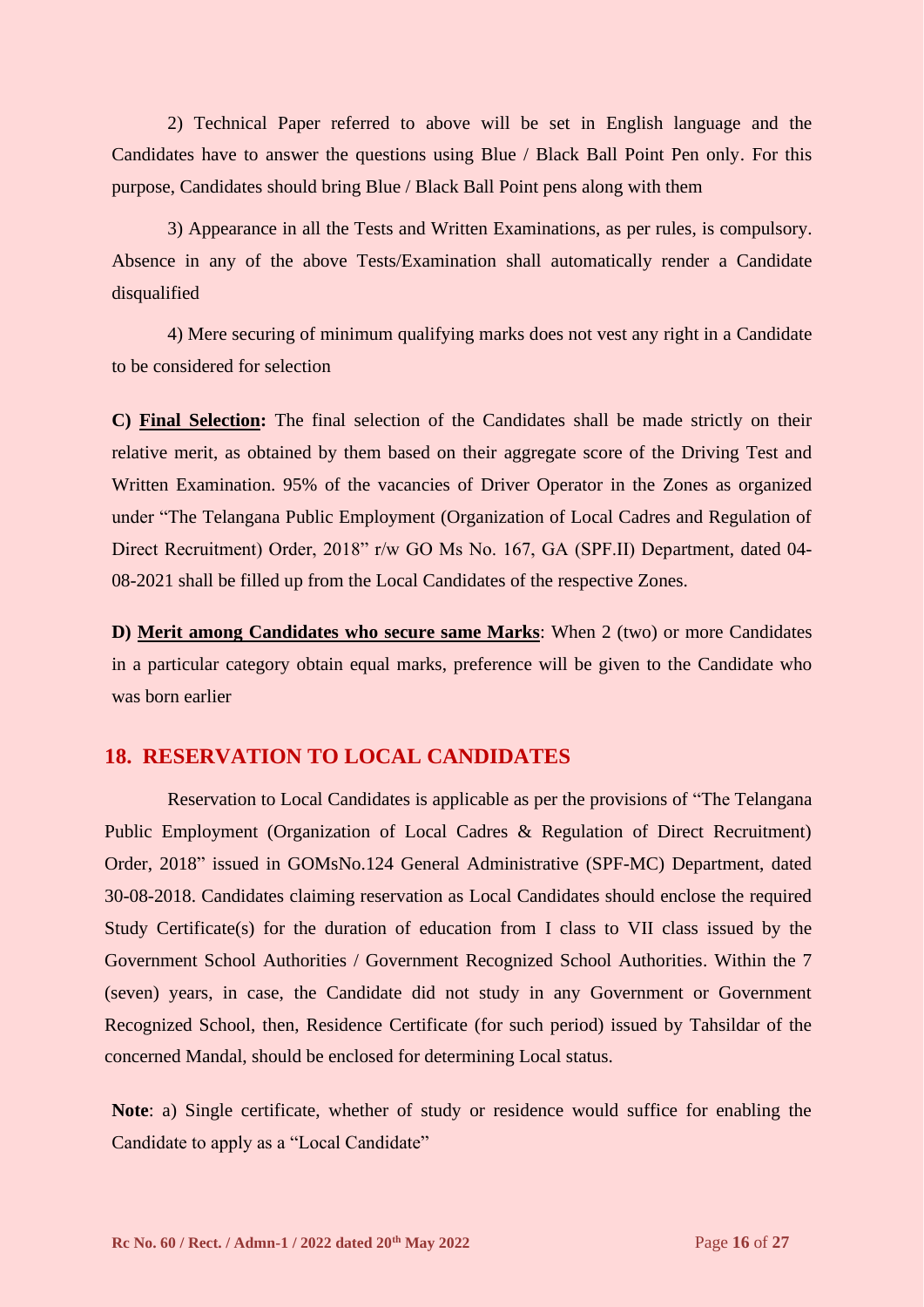b) Residence certificate will not be accepted, if a Candidate has studied in any Educational Institution up to  $7<sup>th</sup>$  class or equivalent examination. Such candidates have to produce study certificates only, invariably. The Candidates, who acquired degree from Open Universities without studying  $7<sup>th</sup>$  class or equivalent in Educational Institutions, have to submit Residence Certificate only. Educational Institution means an institution recognized by the Government/ University / Competent authority

| <b>Zones</b>           | <b>Districts</b>                                                                               |  |  |
|------------------------|------------------------------------------------------------------------------------------------|--|--|
| ZONE-I-KALESHWARAM     | Asifabad-KomaramBheem, Mancherial, Peddapally,<br>Jaishankar-Bhupalapally and Mulugu Districts |  |  |
| ZONE - II - BASARA     | Adilabad, Nirmal, Nizamabad and Jagitial Districts                                             |  |  |
| ZONE – III - RAJANNA   | Karimnagar, Sircilla-Rajanna, Siddipet, Medak and<br><b>Kamareddy Districts</b>                |  |  |
| ZONE-IV - BHADRADRI    | Kothagudem-Bhadradri, Khammam, Mahaboobabad,<br><b>Warangal and Hanumakonda Districts</b>      |  |  |
| ZONE - V - YADADRI     | Suryapet, Nalgonda, Bhongir-Yadadri and Jangaon<br><b>Districts</b>                            |  |  |
| ZONE - VI - CHARMINAR  | Medchal-Malkajgiri, Hyderabad,<br>RangaReddy,<br>Sangareddy and Vikarabad Districts            |  |  |
| ZONE - VII - JOGULAMBA | Mahabubnagar, Narayanpet, Jogulamba-Gadwal,<br><b>Wanaparthy and Nagarkurnool Districts</b>    |  |  |

c) Districts within each of the 7 (seven) Zones is shown in the following table.

#### **19. LOCAL RESERVATION**

Local Reservation shall be followed in terms of Para (8) of "The Telangana Public Employment (Organization of Local Cadres and Regulation of Direct recruitment), Order, 2018 issued in GO Ms No. 124, GA (SPF.MC) Department, dated 30-08-2018 r/w GO Ms No. 128, GA (SPF-I) Department dated 30-06-2021.

#### **20. NECESSARY CERTIFICATE FOR EX-SERVICEMEN**

Candidates who claim reservation as Ex-Servicemen should satisfy the conditions mentioned in Sub-Clause (16) of Rule 2 of Telangana State and Subordinate Service Rules, 1996 and shall have the necessary certificate from the Competent Authority (PPO – Pension Payment Order, Discharge Book and NOC whichever is applicable).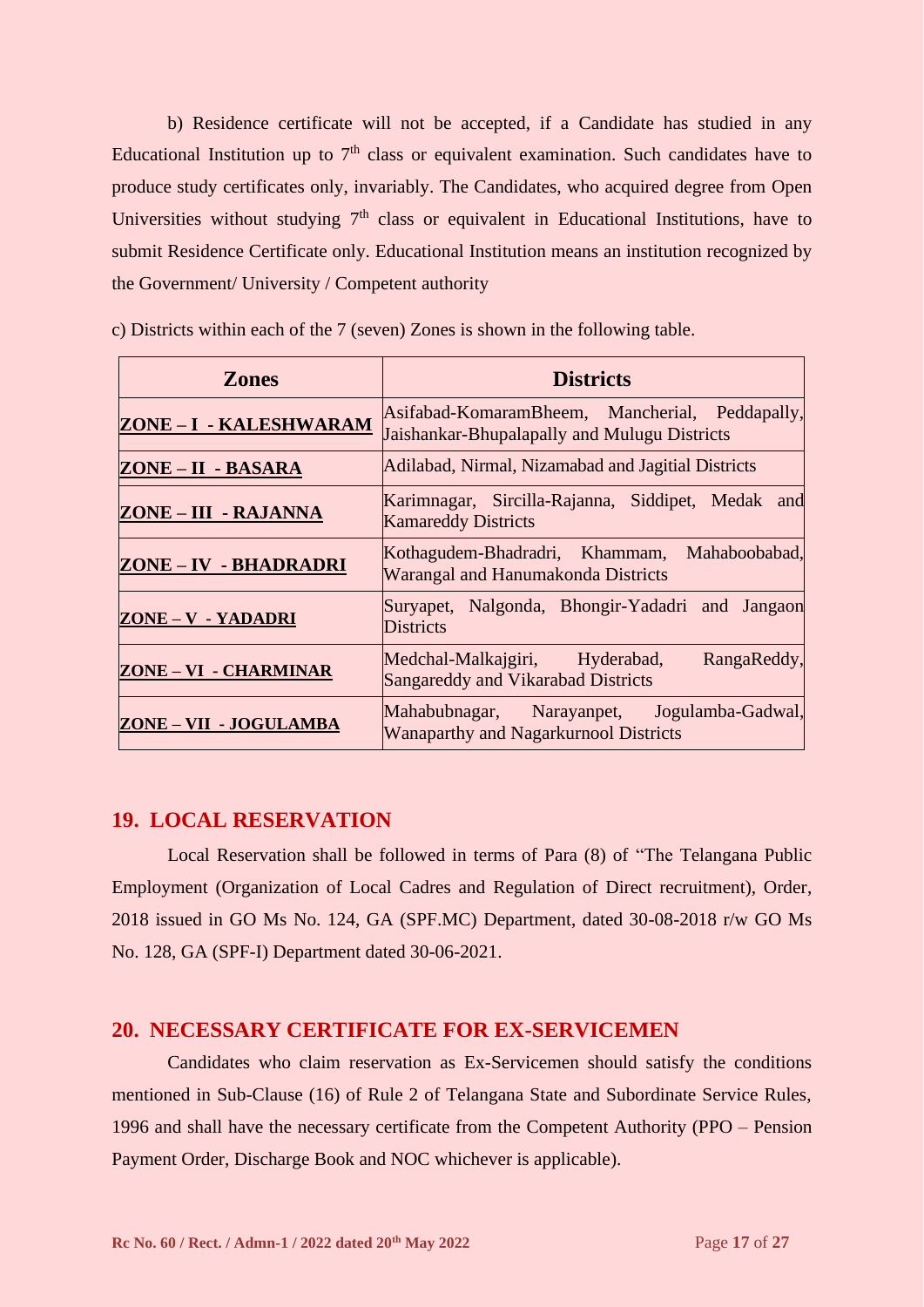#### **21. SELECTION TO BE PROVISIONAL**

Selection of the Candidates shall be provisional and be subject to verification of the original certificates, antecedents, medical fitness and also outcome of disciplinary proceedings, if any, pending against the serving employees

#### **22. INCLUSION IN MERIT LIST DOES NOT CONFER ANY RIGHTS**

Mere admission to any test or inclusion of a Candidate's name in a Merit List shall not confer on him any right for Selection / Appointment to such service, class or category. The provisional selection of the Candidates to the Posts mentioned in this Notification, are subject to the several other requirements described below

- a) **Verification of Antecedents and Medical Fitness**: No person shall be eligible for appointment to any service by direct recruitment unless he satisfies the selection authority as well as the Appointing Authority that his character, antecedents and medical fitness are such as to qualify him for such service.
- b) **Disqualification for Appointment**: Candidates falling under the following categories shall be disqualified for Selection / Appointment, as per the rules.
	- (i) Suppression of Material facts or providing False / Erroneous Information (either in the Application Form or in the Attestation Form)
	- (ii) If the Candidate himself or through his relatives or friends or any other has canvassed or endeavoured to enlist extraneous support whether from official or non-official sources for his candidature
	- (iii) A person (a) who has entered into or contracted a marriage with a person having a spouse living, or (b) who, having a spouse living, has entered into or contracted a marriage with any other person. Provided that the State Government may, if satisfied that such marriage is permissible under the personal law applicable to such person, exempt any person from the operation of this rule
	- (iv) A person who has been Dismissed from the Services of a State or Central Government or from the service of any Central or State Government undertaking or local body or any other authority
	- (v) A person who has been convicted for any offence in any court of law
	- (vi) A person who is involved in an offence involving moral turpitude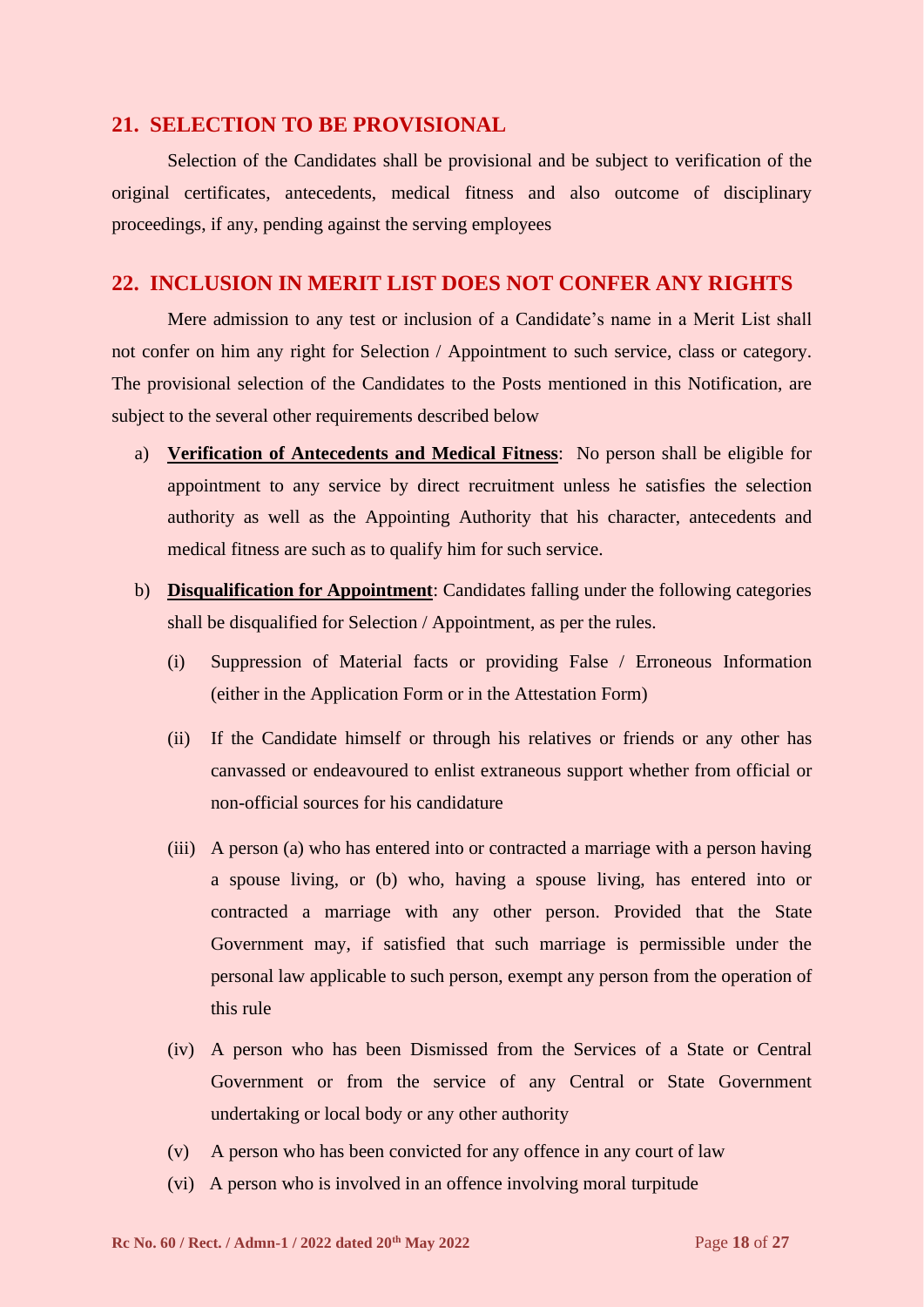#### **23. SUPRESSION / WITHHOLDING OF FACTS – NOT ADVISABLE**

Suppression of Material facts or withholding any factual information in the Application or Attestation Form (which would be supplied to the Candidates who are declared provisionally selected) will disqualify the Candidate from being considered for Appointment. In the event of any information being found false or incorrect or ineligibility being detected at any time even after Appointment, he will be discharged from service forthwith by the Appointing Authority without giving any notice

#### **24. FALLOUT VACANCIES**

There shall be no waiting list for any of the recruitment processes conducted by TSLPRB and the list of Candidates provisionally selected as against the notified Posts shall be final and there shall not be any sliding under any circumstances. The fallout vacancies, if any, due to cancellation of provisional selection for any reasons including adverse Antecedents, Lack of Medical fitness, relinquishment by the Candidates and non-joining of the Induction Training as per designated procedure etc., of the provisionally selected Candidates shall deemed lapse for the recruitment notified.

#### **25. RELIEF FROM EARLIER EMPLOYER / RESIGNATION NECESSARY**

Candidates who are provisionally selected for any one of the Posts specified in this Notification and is an employee of Telangana State Government / any other State Government / Central Government / any Public Sector Undertaking / Government Enterprise can join training only after relief from the earlier Employer / after resignation to the earlier service.

#### **26. TIME LIMIT FOR SUBMISSION OF FORMS**

Candidates who are provisionally selected will be asked to submit an Attestation Form, produce other relevant documents and attend Medical Examination on a specified date. If any, Candidate fails to respond and submit the necessary form(s) or document or attend the Medical Examination or join the training on a specified date, his provisional selection will be cancelled without any further notice to the Candidate.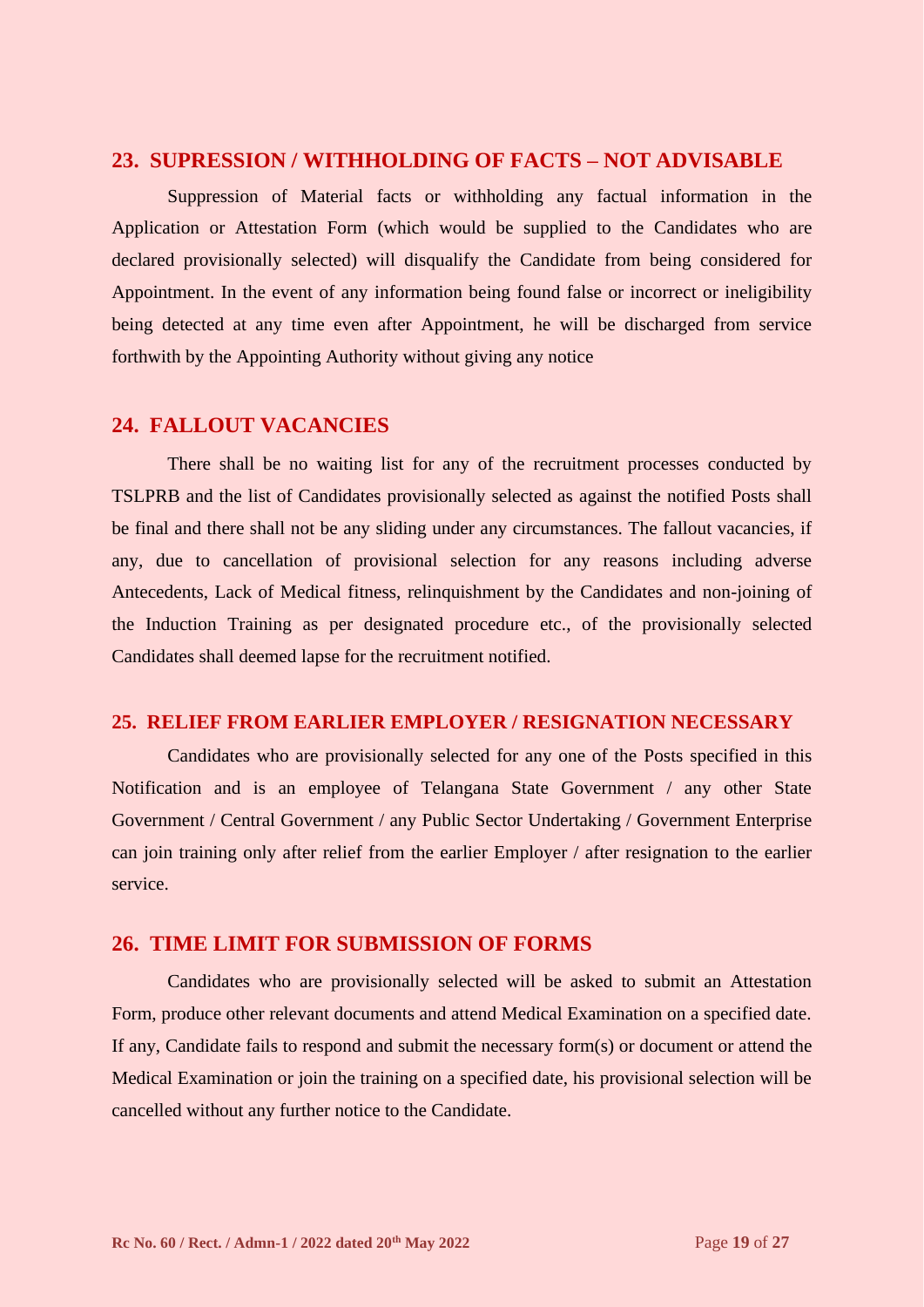#### **27. PENSION RULES**

Employees who are appointed on or after 01-09-2004 are covered by the Contributory Pension Scheme. Existing Pension Scheme as per Revised Pension Rules, 1980 as applicable to the State of Telangana, will not be applicable to them.

### **28. DECISION OF TSLPRB TO BE FINAL**

The decision of the TSLPRB in all aspects pertaining to the Application and its acceptance or rejection as the case may be, conduct of Examination(s) at all consequent stages culminating in the selection or otherwise of any Candidate shall be final in all respects. The TSLPRB also reserves the right to alter or modify time and conditions laid down in the Notification for conducting the recruitment at various stages up to selection, duly intimating details thereof to all concerned, as warranted by any unforeseen circumstances arising during the course of this recruitment process or as deemed necessary by the TSLPRB at any stage of the recruitment.

> **Sd/- (V V SRINIVASA RAO, IPS)** CHAIRMAN TSLPRB HYDERABAD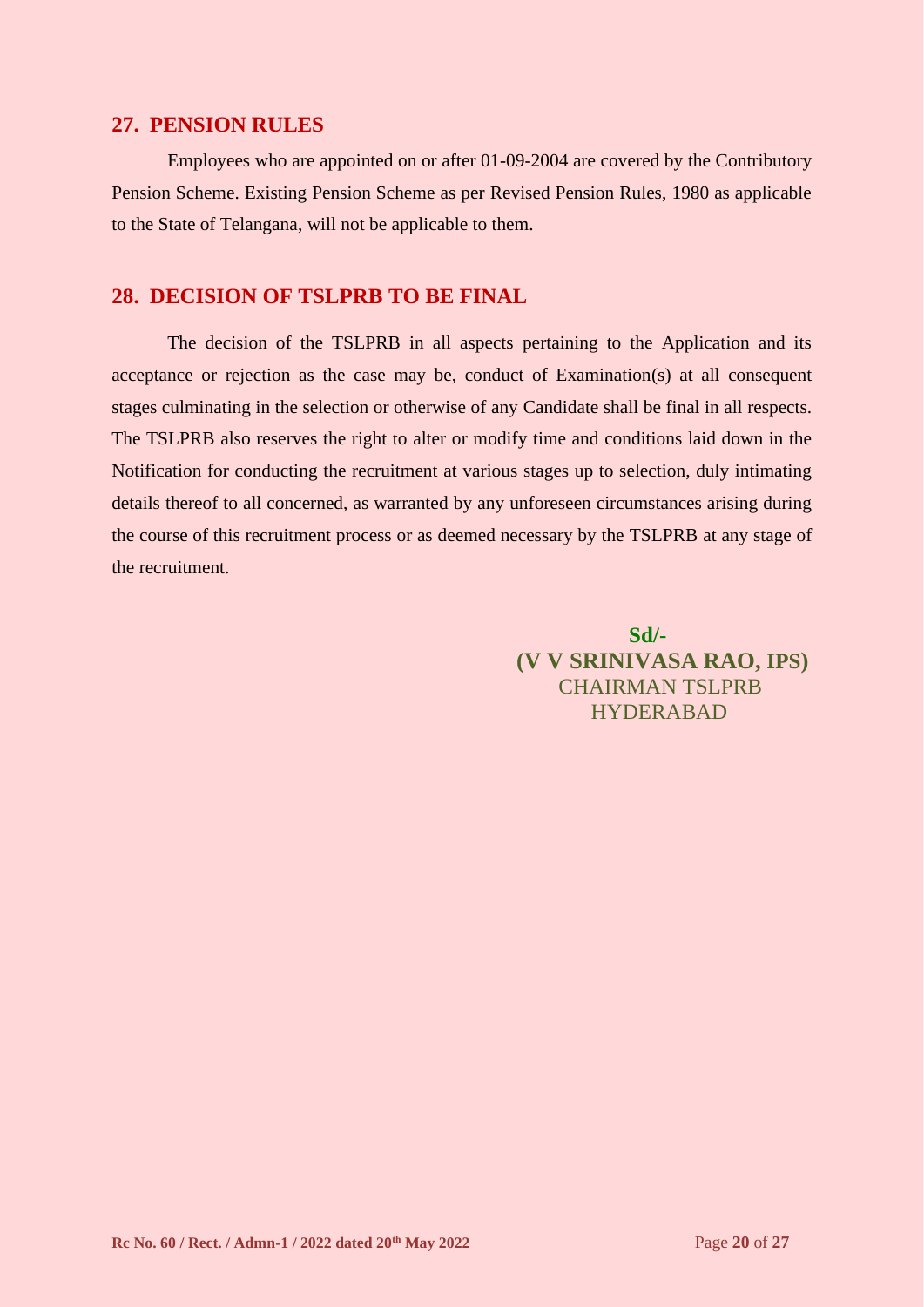# **ANNEXURE–I**

# **SYLLABUS FOR WRITTEN EXAMINATION TECHNICAL PAPER (OBJECTIVE TYPE OMR BASED) (200 Questions for 200 Marks)**

Maintenance Responsibility, Drivers daily routine duty, Daily maintenance, Weekly Maintenance, Periodical Maintenance, Battery maintenance, its specific gravity, Tyres Maintenance and rotation, Fuel System, Ignition System, Lighting System, Brake System, Clutch & Transmission System, Fuel Accountability, Dash Board Instruments, Canopy and Seats Cleaning off Wind Screen and Wipers, Minor Repairs Viz. Fan Belt Replacements, Attending Wheel Punctures, Air Lock Removal, MV Act and Rules, Traffic Signals, First Aid Practice, Safety Precautions.

**Note:** In case any dispute about any question or answer, the decision taken by the Subject Expert Committee shall be final. The Board does not prescribe any particular textbook or publication and is not bound by the material appearing in any book or publication.

\*\*\*\*\*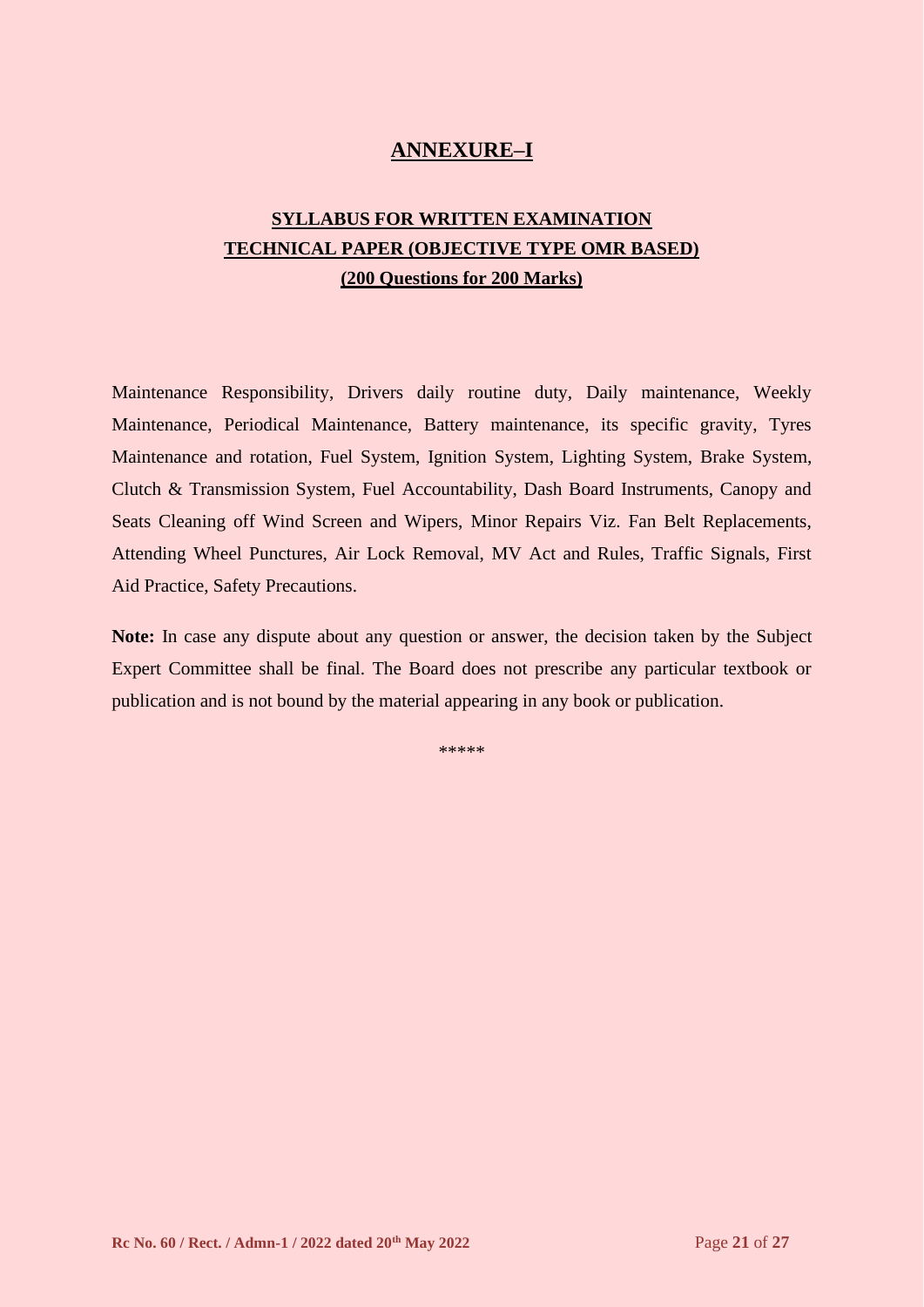# **ANNNEXURE – II**

#### **SCHOOL STUDY CERTIFICATE**

Name of the Student:

Father's Name:

| <b>Class</b> | <b>Name and Place of School</b> | <b>Mandal</b> | <b>District</b> | <b>Duration of</b><br><b>Study with</b><br><b>Month &amp; Year</b> |
|--------------|---------------------------------|---------------|-----------------|--------------------------------------------------------------------|
| $\mathbf I$  |                                 |               |                 |                                                                    |
| $\mathbf{I}$ |                                 |               |                 |                                                                    |
| $\rm III$    |                                 |               |                 |                                                                    |
| IV           |                                 |               |                 |                                                                    |
| $\mathbf{V}$ |                                 |               |                 |                                                                    |
| VI           |                                 |               |                 |                                                                    |
| <b>VII</b>   |                                 |               |                 |                                                                    |

Note**:** Should be obtained from the Educational Institution(s) where he studied

Name of the School(s):

Village / Town:

Mandal:

District:

Station: Signature of the Head of the Signature of the Head of the Signature of the Head of the Signature of the Head of the Signature of the Head of the Signature of the Head of the Signature of the Head of the Signature Date: Educational Institute(s) with Seal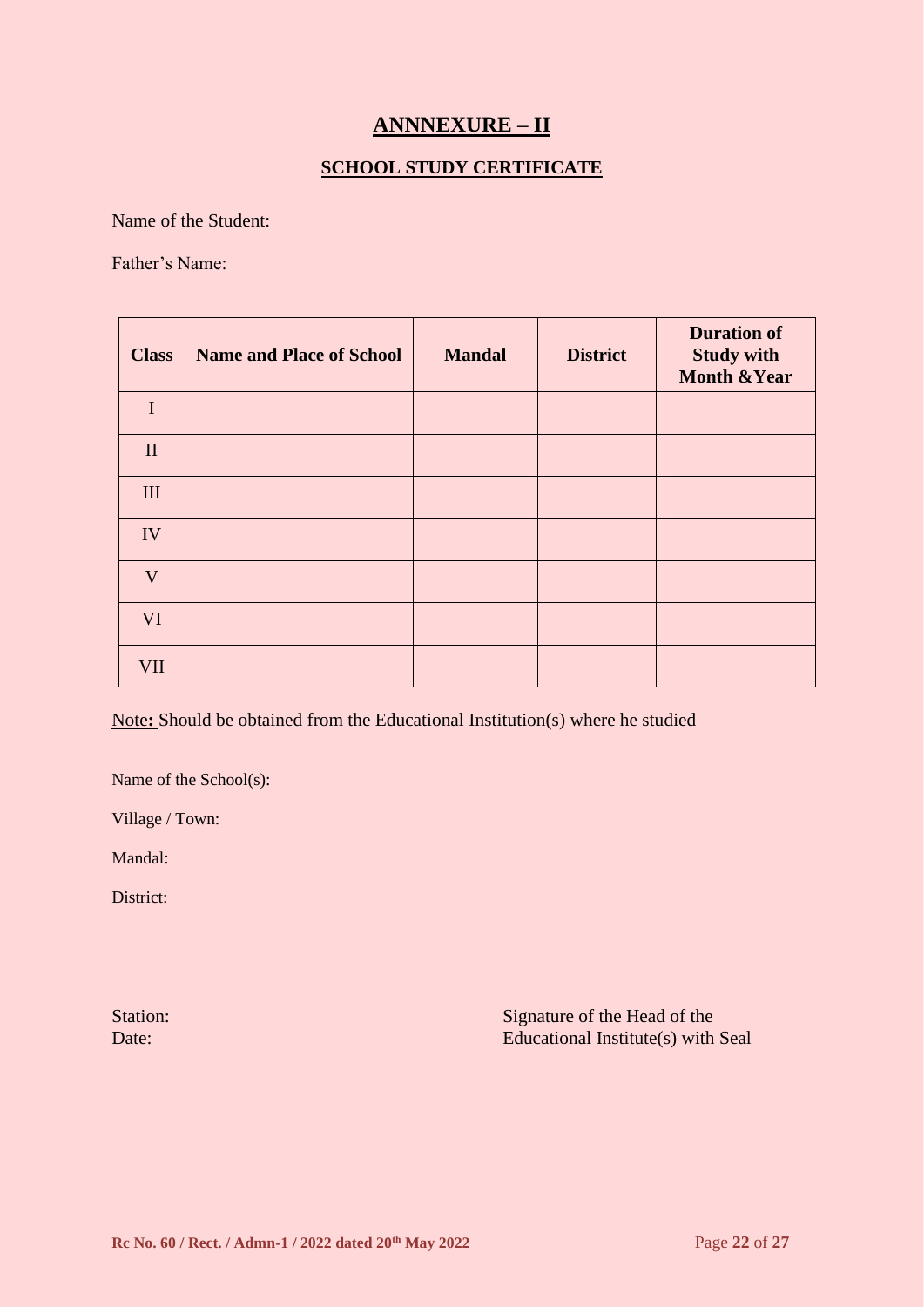# **ANNNEXURE – III**

#### **CERTIFICATE OF RESIDENCE**

(To be produced by such Candidates who have not studied in any Government Educational Institution / Government Recognized Educational Institution during the whole or part\* of the relevant 4/7 years period but claim to be local Candidates by virtue of residence for which there is reservation for local Candidates)

It is hereby certified

| (a) that $Sri/Smt./Kum$ |     |
|-------------------------|-----|
| son/daughter/wife of    | has |

**not studied in any Government Educational Institution / Government Recognized Educational Institution** during the whole or part<sup>\*</sup> of the 4/7 consecutive academic years ending with the academic year in which he completed his/her7<sup>th</sup>class.

b) that in the  $4/7$  years immediately preceding his study of  $7<sup>th</sup>$  Class, he resided in the following place/places namely –

| Sl.No.         | <b>Village</b> | <b>Mandal</b> | <b>District</b> | <b>Period</b> |
|----------------|----------------|---------------|-----------------|---------------|
| 1              |                |               |                 |               |
| $\overline{2}$ |                |               |                 |               |
| 3              |                |               |                 |               |
| $\overline{4}$ |                |               |                 |               |
| 5              |                |               |                 |               |
| $6\,$          |                |               |                 |               |
| 7              |                |               |                 |               |

Office Seal:

Station: Officer of Revenue Department not below the rank Dated: **Dated:** of MRO holding independent Charge of a Mandal

\**Strike off whole/part as the case may be*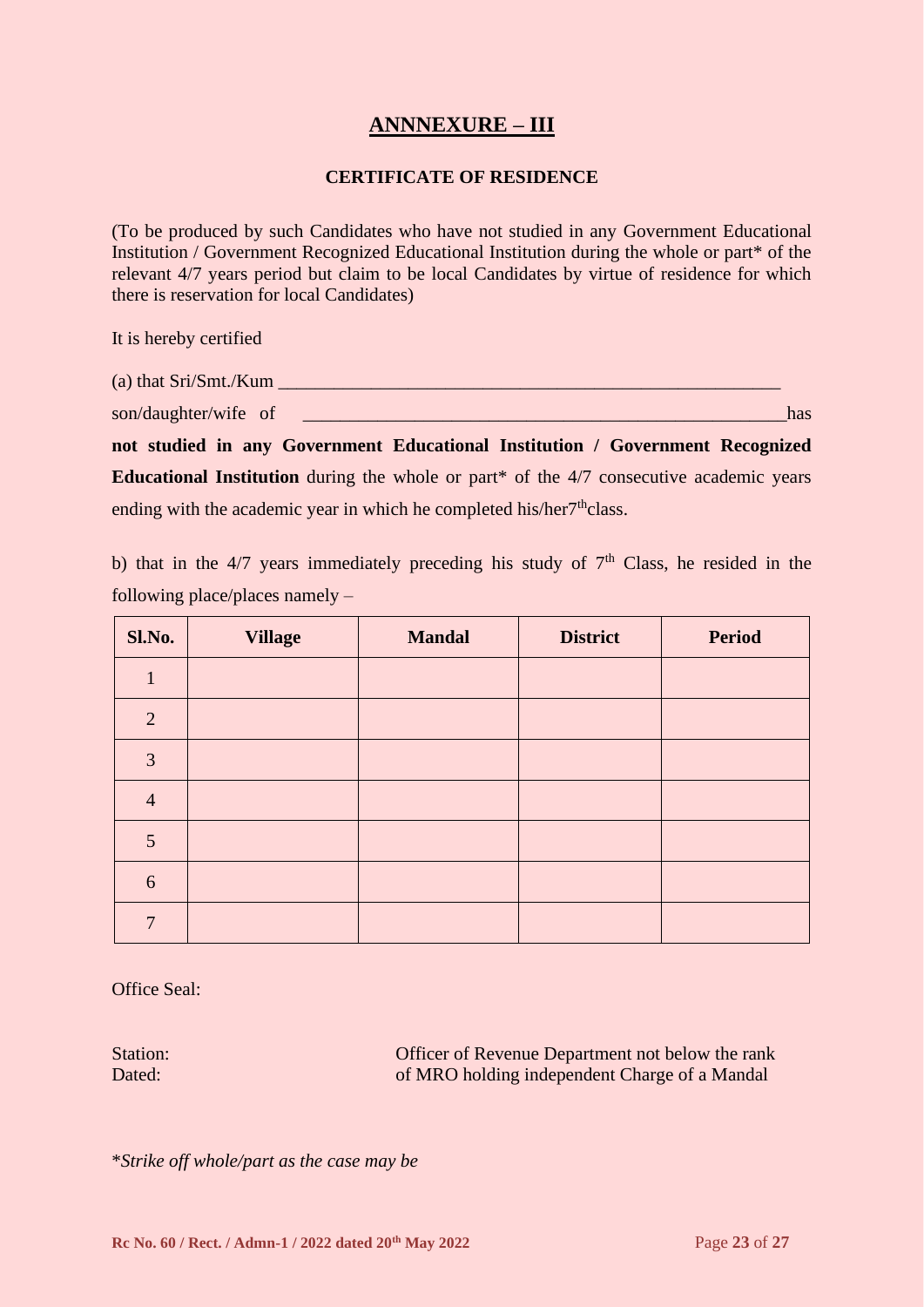# **ANNEXURE – IV**

#### **SERVICE CERTIFICATE**

#### (FOR AGE RELAXATION AS A STATE GOVERNMENT EMPLOYEE)

| $(mit)$ and is in service in the rank of $\frac{1}{m}$ in $\frac{1}{m}$                   |    |
|-------------------------------------------------------------------------------------------|----|
| (unit).                                                                                   |    |
|                                                                                           |    |
|                                                                                           |    |
|                                                                                           |    |
|                                                                                           |    |
| He rendered his service as Government employee for _______ years _______ months and<br>2. |    |
| days from the date of enrolment till 01-07-2022.                                          |    |
|                                                                                           |    |
| This certificate is issued to Sri/Smt./Kum.<br>3.                                         | to |
| enable him to apply for recruitment to the post of Driver Operator vide Notification No.  |    |
| 60 / Rect. / Admn-1 / 2022, dated 20-05-2022                                              |    |
|                                                                                           |    |
|                                                                                           |    |

Date : Signature and Designation of Unit Officer with seal

- (**\***) Strike off whichever is not applicable
- (#) Strike off whichever is not applicable

Note : The period rendered as Stipendiary Cadet Trainee shall not be countered for purpose of service.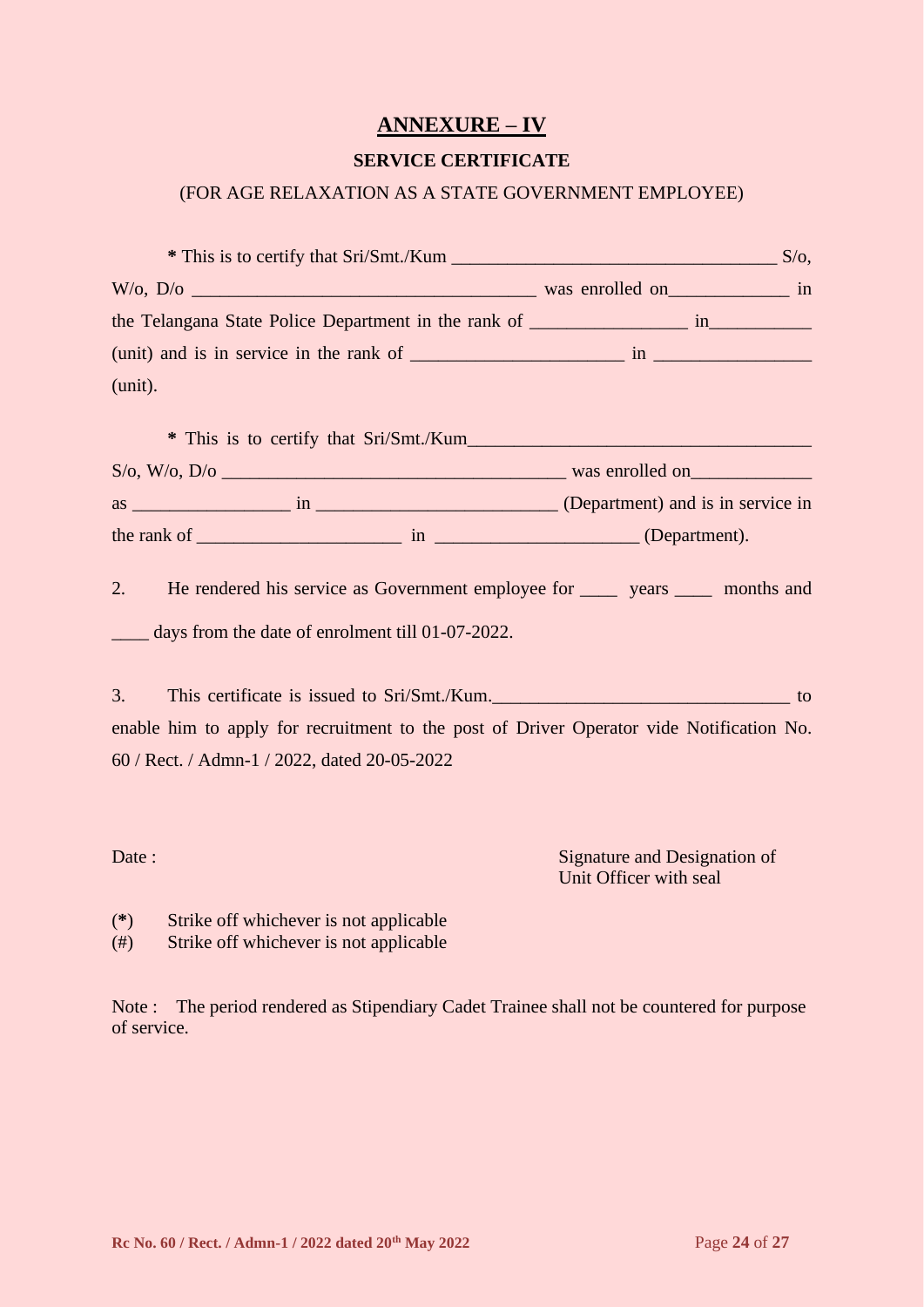# **ANNEXURE - V**

#### Form - 1

(For representing India in an International Competition/Multinational Competition in one of the recognized Games/ Sports)

#### NATIONAL FEDERATION/NATIONAL ASSOCIATION OF \_\_\_\_\_\_\_\_\_\_\_\_\_\_\_\_\_

Certificate to a Meritorious Sports Person for the Posts of SCT SIs / SCT PCs and / or equivalent Posts

|  |  | Certified that Sri/Smt./Kum    |  |             |
|--|--|--------------------------------|--|-------------|
|  |  |                                |  |             |
|  |  | $of$ $\overline{\phantom{a}}$  |  | (complete)  |
|  |  | address)                       |  | represented |
|  |  |                                |  |             |
|  |  | Competition/Tournament held at |  |             |
|  |  | $from$ $to$ $to$ $to$ $\sim$   |  |             |

The position obtained by the Individual/ Team in the above said Competition/ tournament was

The Certificate is being given on the basis of records available in the Office of National Federation/National Association of \_\_\_\_\_\_\_\_\_\_\_\_\_\_\_\_\_\_\_\_\_\_\_\_\_\_\_\_\_\_\_\_\_\_\_\_

| Place: |                                             |
|--------|---------------------------------------------|
| Date:  | Name:                                       |
|        |                                             |
|        | Name of the Federation/National Association |
|        |                                             |
|        |                                             |
|        | Seal                                        |

Note: This certificate will be valid only when signed personally by the Secretary, National Federation /National Association.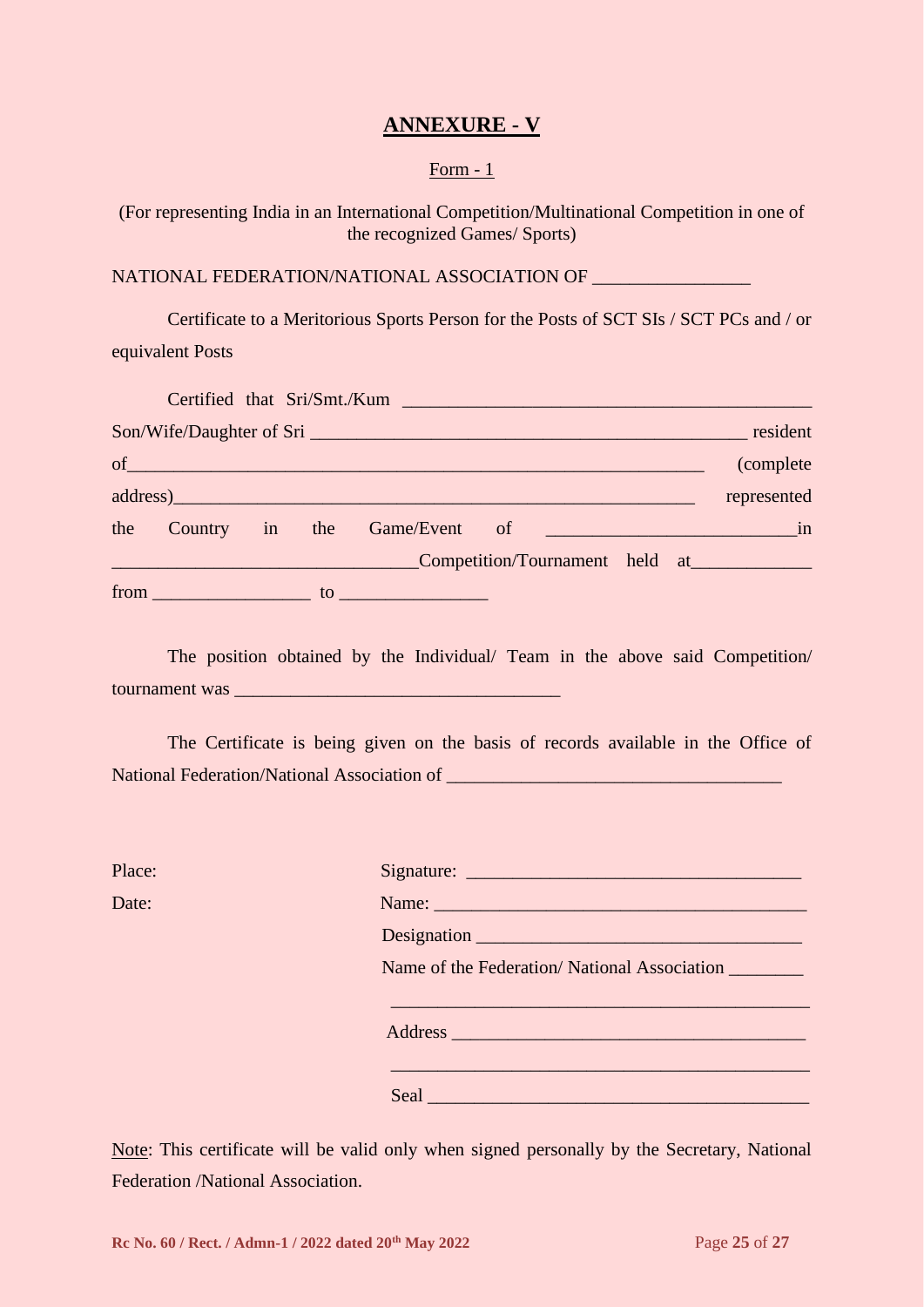## **ANNEXURE - VI**

#### Form - 2

(For representing a State in India in a National Competition in one of the recognized Games/ Sports)

STATE ASSOCIATION OF \_\_\_\_\_\_\_\_\_\_\_\_\_\_\_\_\_\_\_\_\_\_\_\_\_

Certificate to a Meritorious Sports Person for the Posts of SCT SIs / SCT PCs and / or equivalent Posts

| Certified                                                                                                                                                                                                                      | that | Sri/Smt./Kum. |                                          |                                                  |             |    |
|--------------------------------------------------------------------------------------------------------------------------------------------------------------------------------------------------------------------------------|------|---------------|------------------------------------------|--------------------------------------------------|-------------|----|
|                                                                                                                                                                                                                                |      |               |                                          |                                                  |             |    |
| resident                                                                                                                                                                                                                       |      |               |                                          |                                                  |             | of |
|                                                                                                                                                                                                                                |      |               |                                          | complete (complete)                              |             |    |
|                                                                                                                                                                                                                                |      |               |                                          |                                                  | represented |    |
| the State of the State of the State of the State of the State of the State of the State of the State of the State of the State of the State of the State of the State of the State of the State of the State of the State of t |      |               |                                          | in the Game/Event of                             |             |    |
|                                                                                                                                                                                                                                |      |               |                                          | in the National Competition / Tournament held at |             |    |
|                                                                                                                                                                                                                                |      |               | $from$ $to$ $to$ $\overline{\phantom{}}$ |                                                  |             |    |

The position obtained by the Individual/ Team in the above said Competition/ Tournament was \_\_\_\_\_\_\_\_\_\_\_\_\_\_\_\_\_\_\_\_\_\_\_\_\_\_\_\_\_\_\_\_\_\_\_

The Certificate is being given on the basis of records available in the Office of the State Association of \_\_\_\_\_\_\_\_\_\_\_\_\_\_\_\_\_\_\_\_\_\_\_\_\_\_\_\_\_\_\_\_\_\_\_\_

Place: Signature: \_\_\_\_\_\_\_\_\_\_\_\_\_\_\_\_\_\_\_\_\_\_\_\_\_\_\_\_\_\_\_\_\_\_\_\_ Date: Name: \_\_\_\_\_\_\_\_\_\_\_\_\_\_\_\_\_\_\_\_\_\_\_\_\_\_\_\_\_\_\_\_\_\_\_\_\_\_\_\_ Designation Name of the State Association\_\_\_\_\_\_\_\_\_\_\_\_\_ Address \_\_\_\_\_\_\_\_\_\_\_\_\_\_\_\_\_\_\_\_\_\_\_\_\_\_\_\_\_\_\_\_\_\_\_\_\_\_ \_\_\_\_\_\_\_\_\_\_\_\_\_\_\_\_\_\_\_\_\_\_\_\_\_\_\_\_\_\_\_\_\_\_\_\_\_\_\_\_\_\_\_\_\_ Seal and the seal and the seal and the seal and the seal and the seal and the seal and the seal and the seal of

Note: This certificate will be valid only when signed personally by the Secretary of the State Association.